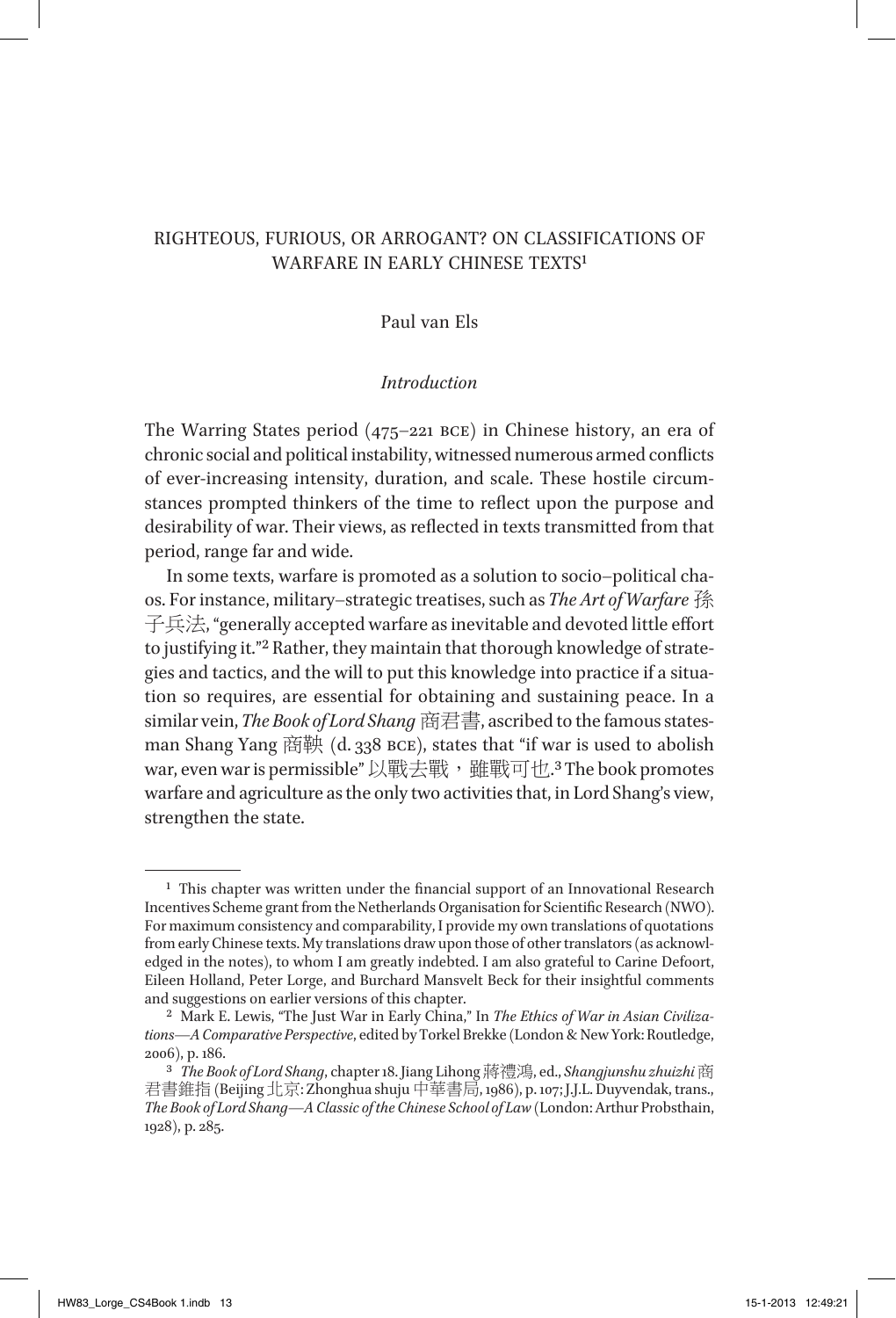In other texts, warfare is seen rather as a cause of ongoing chaos. *The*  Analects 論語, for instance, contains this informative passage:

Duke Ling of Wei asked Confucius about military formations. Confucius answered: "Sacrificial vessels are something I have been taught about, but how to command troops is something I have never studied." The next day he departed.

衛靈公問陳於孔子。孔子對曰:"俎豆之事,則嘗聞之矣;軍旅之 ḳ炻㛒ᷳ⬠ḇˤȿ㖶㖍忪埴ˤ4

The abrupt departure of Confucius may symbolize his aversion to war. He apparently wished to discuss only non-violent means of government, such as the proper implementation of rituals (here represented by the vessel). The book *Master Mo* 墨子 is even more explicit in its antipathy to war. In its current form, the text contains no fewer than three chapters that condemn warfare as being unethical and unbeneficial.5 And the book *The Old Master*  $\#$ <sup> $\mp$ </sup> likewise denounces warfare in no uncertain terms, as it fulminates against those who "intimidate the world by a show of arms"  $\mathcal{U}\mathcal{F}$ 強天下 and brands weapons as "instruments of ill omen" 不祥之器.6

Given the overwhelming attention paid to strategy and tactics by Master Sun and other military thinkers, and the ardent promotion of non-violent solutions to socio–political problems by Confucius and others, it is tempting to see these views as antithetical: the one being pro-war and the other pro-peace. However, such a conclusion would be inaccurate because these views are not complete opposites. For instance, Master Sun may recommend strategies and tactics for winning battles, but he also emphasizes that the best general is one who is able to "bend the enemy to his will without fighting" 不戰而屈人.7 Confucius, despite his aversion to war, states that the common people may be sent to war on the condition that "an upright man has trained them for seven years" 善人教民七年.8 It

<sup>&</sup>lt;sup>4</sup> *The Analects*, 15.1. Yang Bojun 楊伯峻, ed. and trans., *Lunyu yizhu* 論語譯注 (Beijing ⊿Ṕ: Zhonghua shuju ᷕ厗㚠⯨, 1980), p. 161; D.C. Lau, trans., *Confucius: The Analects* (London: Penguin, 1979), p. 132.

<sup>5</sup> *Master Mo*, 17, 18, 19. Sun Yirang 孫詒讓, ed. *Mozi jiangu* 墨子間詁 (Beijing 北京: Zhonghua shuju 中華書局, 1986), p. 118–144; Ian Johnston, trans., *The Mozi: A Complete Translation* (Hong Kong: The Chinese University Press, 2010), pp. 166–197.

<sup>6</sup> *The Old Master*, 30, 31. Zhu Qianzhi 朱謙之, ed., *Laozi jiaoshi* 老子校釋 (Beijing 北 Ṕ: Zhonghua shuju ᷕ厗㚠⯨, 2000), p. 119, 123; D.C. Lau, trans., *Lao Tzu: Tao Te Ching* (London: Penguin Books, 1963), pp. 35–36.

<sup>&</sup>lt;sup>7</sup> *The Art of Warfare,* 3. Yang Bing'an 楊丙安, ed., *Shiyi jia zhu Sunzi jiaoli* 十一家註孫 子校理 (Beijing 北京: Zhonghua shuju 中華書局, 1999), p. 45; Ralph D. Sawyer, trans., *The Seven Military Classics of Ancient China* (Boulder, CO: Westview Press, 1993), p. 161.

<sup>8</sup> *The Analects*, 13.29. Yang, *Lunyu yizhu*, p. 144; Lau, *The Analects*, p. 123.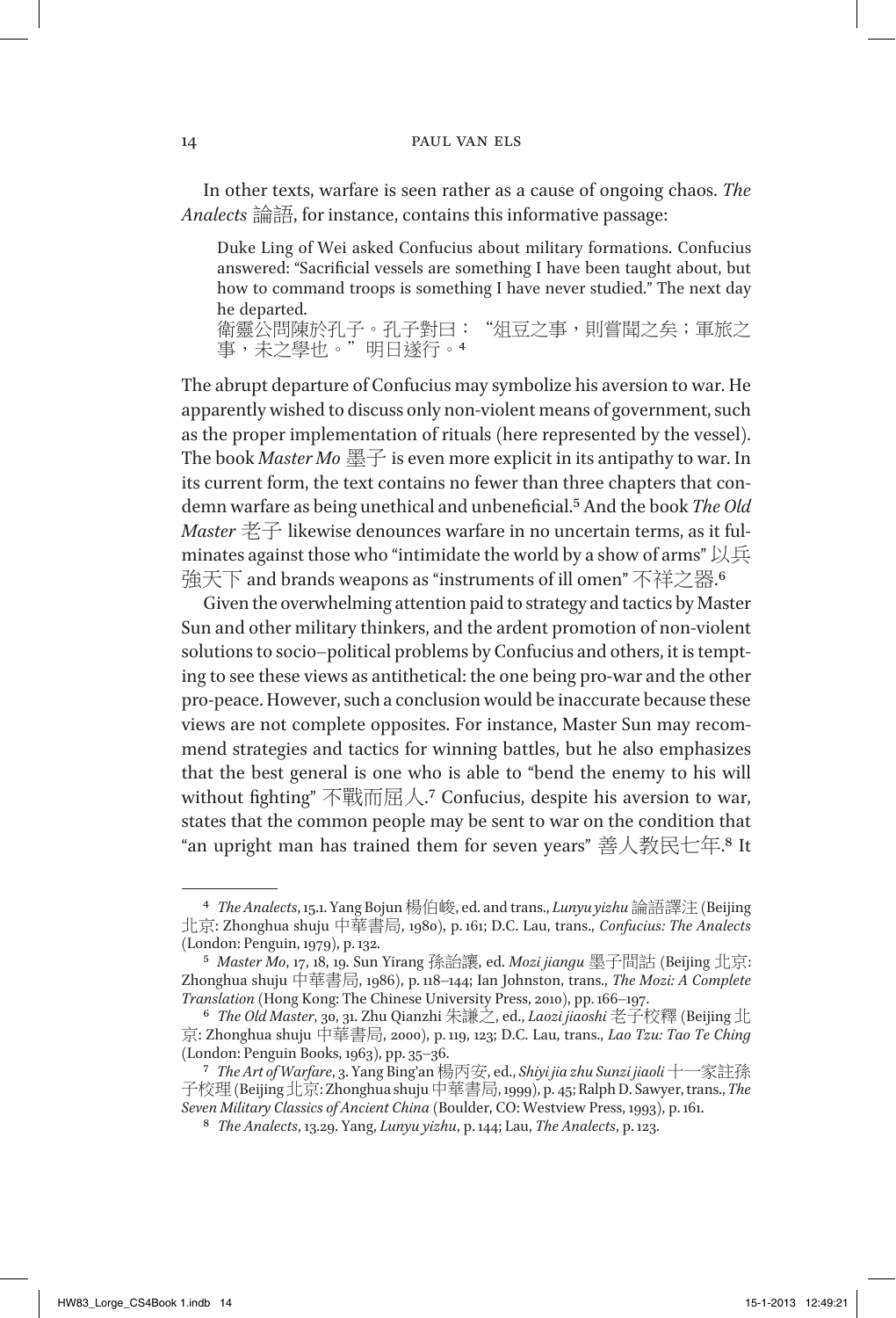appears that these views mainly differ in the degree to which they propagate "civil virtue"  $\overrightarrow{\mathcal{X}}$  and "martial vigor"  $\overrightarrow{\mathbb{E}}$ , the proverbial brush and the sword, as a cure for the socio–political chaos. As Rand explains, there are those who advocated "the predominant use of martiality" to excise conflicts and those who "insisted on the primacy of civility" to prevent and mitigate the ongoing chaos.9 A preference for civil virtue does not necessarily mean the exclusion of martial vigor, and vice versa. That being said, the precise position of these thinkers and texts on the wide spectrum between civility and martiality is often not immediately clear.

In some texts we find more pronounced and nuanced views on warfare. These texts do not promote or condemn warfare as such, but analyze, summarize, classify, and label different motives for waging war. They also predict outcomes and conceive of possible wartime countermeasures based on each motive. In so assessing different kinds of warfare, they make clear which ones are permissible and which ones are not.

One text that classifies warfare this way is *Master Wu*  $\forall x \in \mathcal{F}$ , one of ancient China's most popular military–strategic treatises. The opening chapter of *Master Wu* contains a passage that distinguishes five types of warfare and offers a name, a motive, a description, and a countermeasure for each type. For over two thousand years, this passage in *Master Wu* had been considered fairly unique, as few other known texts contained similar classifications of warfare. But in 1973, two ancient manuscripts were discovered that did contain similar classifications. A silk manuscript that has come to be called *The Four Canons of the Yellow Emperor* 貴帝四經 (herein also referred to as *The Four Canons*) and a bamboo manuscript titled *Master Wen* 文子, both stored in tombs that were closed in the Former Han dynasty (202 bce–8 ce), distinguish different motivations for warfare and offer brief explanations and evaluations for each motive. The spectacular discovery of these manuscripts draws attention to the importance of such classifications in debate on warfare in those days.

This chapter studies classifications of warfare in *Master Wu*, *The Four Canons*, and *Master Wen*. In sections one through three, I analyze the classifications in their original contexts. How do they relate to the texts in which they appear? In what way does each classification feed into the overall philosophy of the text? In section four, I compare the three classifications. What are their similarities and differences? In section five, I discuss the possibility of a relationship between the three classifications.

<sup>9</sup> Christopher C. Rand, "Chinese Military Thought and Philosophical Taoism," *Monumenta Serica* 34 (1979–1980): 173.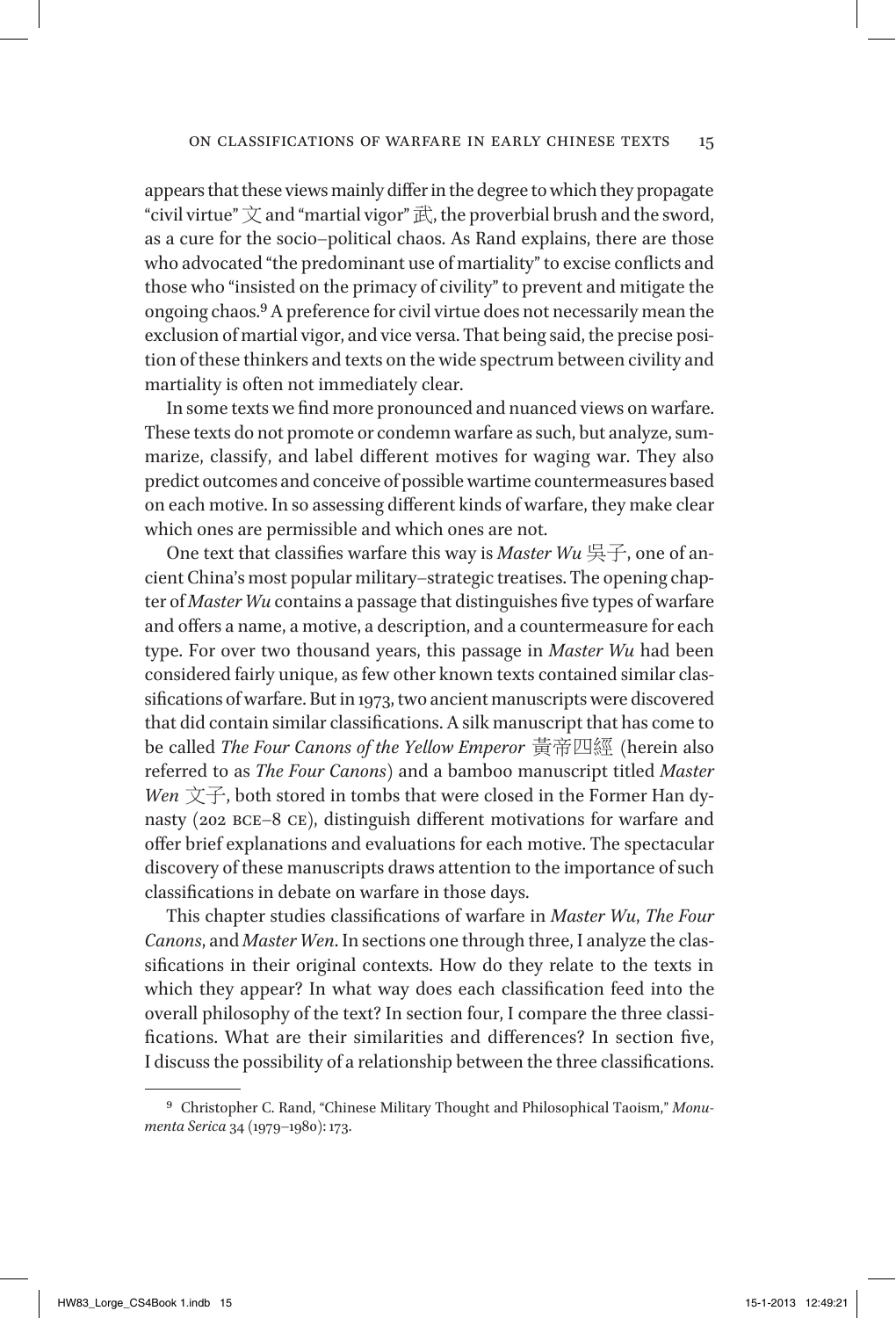Are any perhaps directly and demonstrably influenced by another? I hypothesize that the classification of warfare in *Master Wu* may have served as a source for those in *The Four Canons* and *Master Wen*. In section six, I explore the development of classifications of warfare in writings from the Warring States period to the early Han dynasty. How did the classifications evolve from military–strategic writings to texts of politico–philosophical nature? Finally, in section seven, I survey the impact of classifications on the wider political debate on warfare in those days. Did classifications influence the debate? If so, to what effect? My chapter engages all the other chapters in this volume on a fundamental philosophical level, but it is in section seven that the concrete connections are clearest. Most obviously, Shu-hui Wu's chapter takes up the debates that immediately follow those I discuss in section seven.

## 1. *Master Wu*

*Master Wu* is a short military–strategic text in six chapters, each more or less on a different topic (such as assessing the enemy and managing troops). Perhaps more than other texts in the same genre, *Master Wu* advocates a balance between civil virtue and martial vigor as two complementary tools of statecraft. Probably not coincidentally, this balance is embodied by the historical Wu Qi 吳起 (d. 381 все), the statesman and general after whom the text is named.

#### 1.1. *Wu Qi*

According to historiographical sources, Wu Qi, a native of Wei 衛, was educated in the school tradition of Confucius. He espoused Confucian principles such as "humaneness"  $\Box$  and "righteousness" 義, but also understood that social and political stability depend both on sound government and on military vigilance. Hence he immersed himself in military– strategic thought. In the career that followed, Wu Qi served several states as a general and an official, until aversion to his policies and envy over his growing influence eventually led to his death.10

In the centuries following his death, Wu Qi's life and accomplishments were narrated in countless stories, a clear indication of his fame. In those days, Wu Qi was always mentioned in the same breadth as the famous Sun

<sup>10</sup> For extensive biographical details on Wu Qi, see Sawyer, *Seven Military Classics*, pp. 191–202.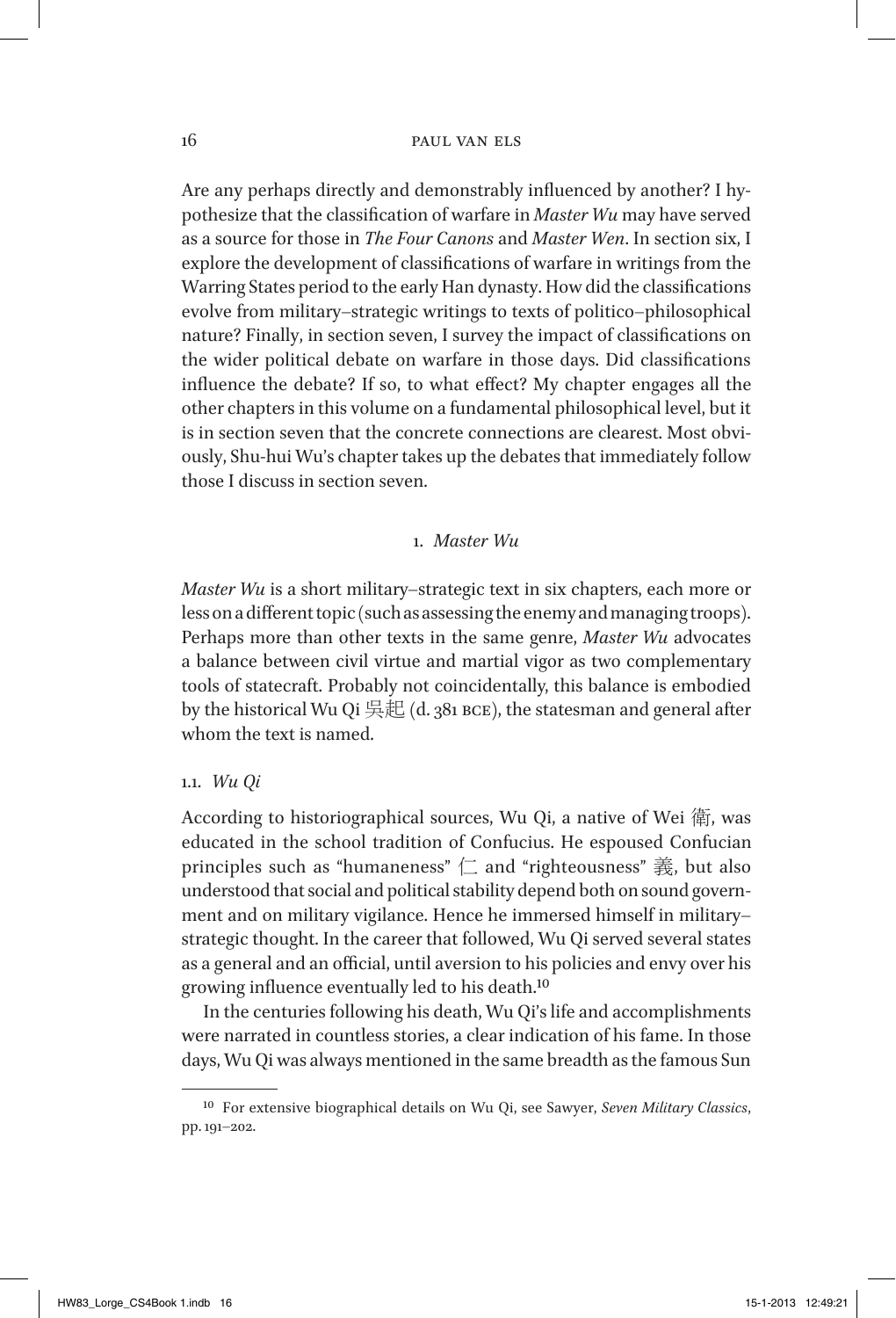Wu 孫武, to whom *The Art of Warfare* is ascribed, and every household reportedly owned a copy of their writings.11 However, over the course of its many centuries of transmission, *Master Wu* probably underwent major revision. As a result, the authenticity of the received *Master Wu* and the attribution of this text to one single author are disputed.12 The dominant view nowadays is that *Master Wu* may have been thoroughly edited during the Han dynasty. Most scholars nonetheless maintain that, by and large, the text reflects Wu Qi's worldview and may even contain passages written by the general himself.13 Regrettably, no one has specifically identified these supposedly authentic passages in the text.

## 1.2. *Classification of Warfare in Master Wu*

The opening chapter of *Master Wu* discusses the fundamentals of statecraft and the military's role therein. One passage in the chapter outlines five motives for raising the troops:

<sup>&</sup>lt;sup>11</sup> This is attested to, for instance, in *Records of the Historian* 史記, which combines the biographies of Sun Wu and Wu Qi in one chapter so as to mark their status as the two leading experts on military–strategic thought. See Sawyer, *Seven Military Classics*, pp. 191, 195.

<sup>12</sup> There are several reasons for suspicion. For example, whereas some passages in the transmitted text mention Wu Qi's title (e.g. "Master Wu said" 吴子曰), other passages refer to him by his personal name (e.g. "Qi replied" 起對曰), a change of style that suggests plural authorship. Also, the text refers to military practices that demonstrably postdate the lifetime of the historical Wu Qi. For instance, the text mentions "pipes and whistles" 笳笛 being played in military camps at night, but these musical instruments are supposed to have only entered the army after the Han dynasty. For more details, see Zhang Xincheng 張心澂, Weishu tongkao 僞書通考 (Taipei 臺北: Taiwan shangwu yinshuguan 臺灣商務 印書館, 1939 [1960]), pp. 801-2.

<sup>&</sup>lt;sup>13</sup> For instance, Sawyer suggests that the core of *Master Wu* "was probably composed by Wu Qi himself, then expanded and revised by his disciples—perhaps from their own memories or from court records. Much of the original version appears to have been lost; what remains has been edited into a succinct, fairly systematic, and remarkably comprehensive work" (*Seven Military Classics*, p. 192). Sawyer tentatively dates the core of *Master Wu* to the early Warring States era, but he does not explain what parts of the text would constitute this core (*Seven Military Classics*, p. 18). Zhang Shichao 張世超 argues that *Master Wu* was not written by Wu Qi or his disciples, but by someone in the late Warring States period who was interested in military matters. Zhang does suggest, however, that this military enthusiast may have borrowed from actual writings by Wu Qi or from related materials. Zhang Shichao ⻝ᶾ崭, "*Wuzi* yanjiu˪⏛⫸˫䞼䨞," *Guji zhengli yanjiu xuekan* ⎌䯵㔜䎮䞼䨞⬠↲ 6 (2002): 29. Xu Yong ⼸≯ maintains that *Master Wu* may have been edited by several people in the course of its transmission, but adds that even in its received form, the text reflects the basic ideas of Wu Qi. Xu Yong ⼸≯, "*Wuzi* de chengshu, zhulu ji qi junshi sixiang《吳子》的成書、著錄及其軍事思想," *Junshi lishi yanjiu* 軍事歷史 研究 3 (2001): 142-48.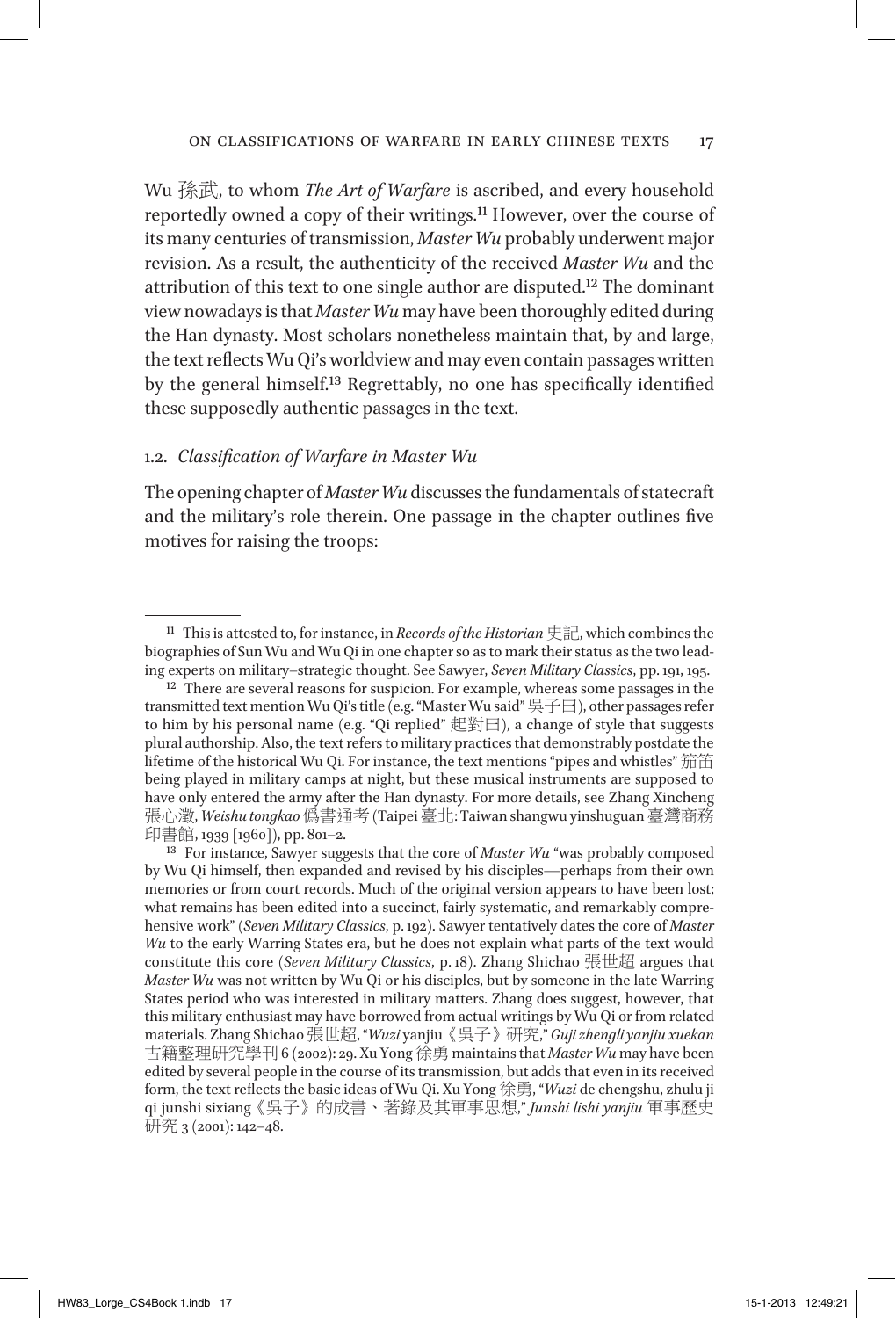Master Wu said: "There are five motives for raising troops: a struggle for fame; a struggle for profit; an accumulation of resentment; chaos within the realm; and a response to famine. Each of these five has its own name: 'righteous warfare,' 'strong warfare,' 'hard warfare,' 'oppressive warfare,' and 'contrary warfare.' Putting an end to oppression and rescuing people from chaos is termed 'righteous.' Relying on the masses to launch an offensive is termed 'strong.' Mobilizing the army in an outburst of anger is termed 'hard.' Abandoning propriety while greedily seeking profit is termed 'oppressive.' Embarking on military campaigns and mobilizing the masses when the state is in chaos and the people are exhausted, is termed 'contrary.' Each of these five also has an appropriate countermeasure. The righteous can only be overcome with propriety. The strong can only be overcome by modesty. The hard can only be overcome by retreat. The oppressive can only be overcome by deceit. The contrary can only be overcome by a tactical balance of power."14

吳孒曰:凡兵之所起者有五:一曰爭名,二曰爭利,三曰積惡,四 **曰內亂,五曰因飢。其名又有五:一曰義兵,二曰強兵,三曰剛** 兵,四曰暴兵,五曰逆兵。禁暴救亂曰義,恃衆以伐曰強,因怒興 <u>。</u><br>師曰剛,棄禮貪利曰暴,國亂人疲舉事動衆曰逆。五者之數各有其 道:義必以禮服,強必以謙服,剛必以辭服,暴必以詐服,逆必以 權服。15

This passage lists five motives, names, descriptions, and countermeasures, but not systematically. The five names, descriptions, and countermeasures always occur in the same order: righteous, strong, hard, oppressive, contrary. The five motives, however, do not seem to match this order. For instance, the first motive, a struggle for fame, sounds too negative to be named righteous warfare or described as "putting an end to oppression and rescuing people from chaos." Moreover, the second motive is profit, which also occurs in the description of the fourth name, oppressive warfare. I suspect that the beginning of this passage is corrupt. In my view, the passage would make more sense if we readjusted the order of the motives so as to better match the order of the names, descriptions, and countermeasures. The following table shows what I take to be the intended order. The last column represents what I believe to be the text's evaluation of each motive, that is, whether the text approves ( $\uparrow$ ) or disapproves ( $\downarrow$ ) of the motive.

<sup>&</sup>lt;sup>14</sup> Note the special usage of  $\frac{1}{4}$  as "a tactical balance of power." For an explanation of this technical term, see Sawyer, *Seven Military Classics*, p. 433, n. 39.

<sup>&</sup>lt;sup>15</sup> Master Wu, 1.5. Fu Shaojie 傅紹傑, ed. and trans., *Wuzi jinzhu jinyi* 吳子今註今譯 (Taipei 臺北: Taiwan shangwu yinshuguan 台灣商務印書館, 1985), pp. 62–63; Sawyer, *Seven Military Classics*, p. 208.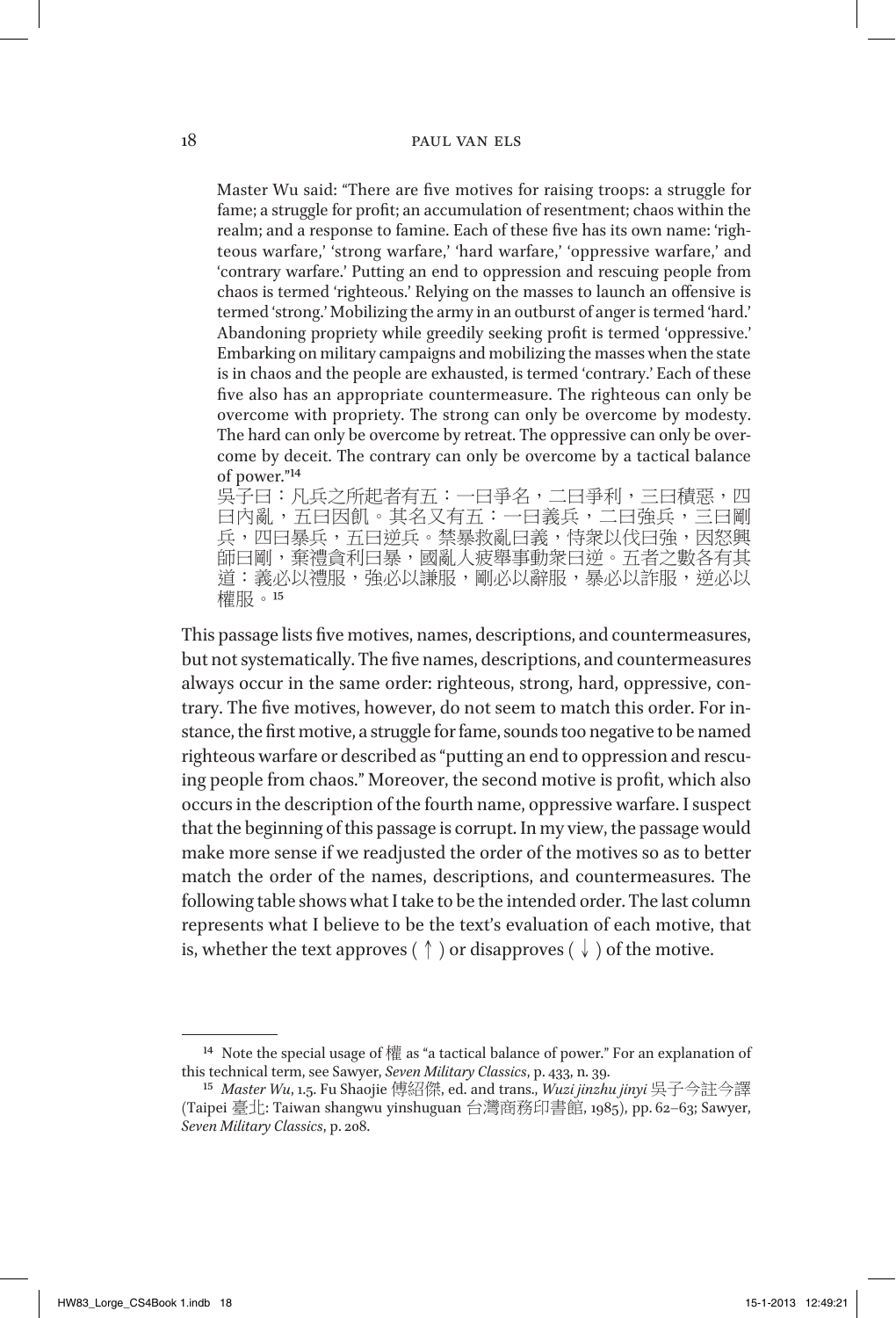| #             | Motive          | Name      | Description                                                      | Countermeasure      | ⇕ |
|---------------|-----------------|-----------|------------------------------------------------------------------|---------------------|---|
| ı             | chaos           | righteous | putting an end to oppression;<br>rescuing people from chaos      | propriety           |   |
| $\mathcal{D}$ | fame            | strong    | relying on the masses<br>to launch an offensive                  | modesty             |   |
| 3             | resentment hard |           | mobilizing the army<br>in an outburst of anger                   | retreat             |   |
|               | profit          |           | oppressive abandoning propriety<br>while greedily seeking profit | deceit              |   |
|               | famine          | contrary  | mobilizing the masses<br>when the people are exhausted           | balance<br>of power |   |

Table 1. Classification of Warfare in *Master Wu*

Here is, in my understanding, what the passage intends to say: righteous warfare is meant to end disorder in a state. The righteous ruler of one state mobilizes his army in order to oust the oppressive ruler of a neighboring state and bring that state back to order. Strong warfare is supposed to bring fame to the ruler who attacks smaller states simply because the size of his population enables him to do so. Hard warfare is a violent outburst of accumulated anger, where the infuriated ruler is blind to diplomacy and other non-violent means of ending a dispute. Oppressive warfare is meant to quench the ruler's quest for possession with cartloads of booty. Contrary warfare is undertaken by an incompetent ruler against an external enemy in an attempt to lead attention away from the famine and chaos in his own realm. Judging by Wu Qi's descriptions of these types of warfare, only righteousness is a permissible motive; the other four are unacceptable. Wu Qi also describes countermeasures for each type of warfare. For example, an army launched in search of profit can be countered by deceit, and an army mobilized out of anger by retreat. In the exceptional case of righteousness, the only justified motive in Wu Qi's eyes, the unrighteous ruler under attack can only achieve victory if he turns to propriety.

### 1.3. *Warfare in Master Wu*

As mentioned earlier, the book *Master Wu* advocates a balance between civil virtue and martial vigor. Notably, balance does not mean equal sides, as the former is clearly more important. The text promotes four basic principles for skillful management of state affairs, which it jointly refers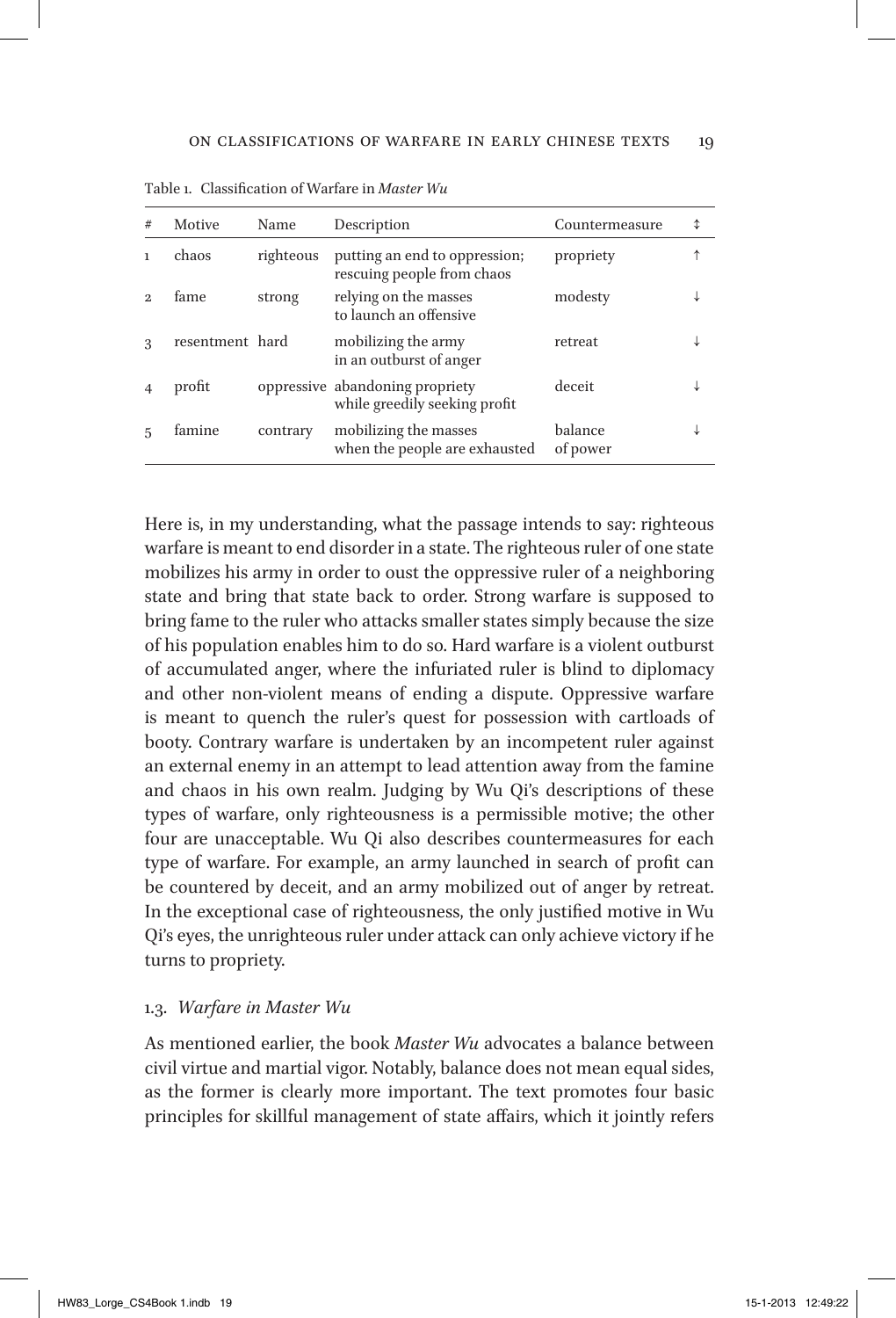to as "the four virtues"  $\mathbb{Z}/\mathbb{R}$ . These are: "the Way" 渞, "humaneness"  $\Box$ , "righteousness" 義, and "propriety" 禮. It argues that these four virtues, if properly cultivated, lead to support from the population, and hence to success. But *Master Wu* also maintains that the ruler cannot rely exclusively on these non-violent virtues. He must cultivate military preparedness as well. This idea is nicely illustrated in the opening passage of the text, where Marquis Wen of Wei 魏文侯, Wu Qi's patron, expresses his dislike of military affairs.16 Wu Qi replies by holding him responsible for any deaths caused by invading enemy troops. In Wu Qi's view, failure to use the sword renders any skills of the brush useless. However, if neglecting the military is unwise, excessive use of arms is an even graver mistake, for it paradoxically leads to defeat, as this passage purports:

Among the warring states in the world, those with five victories will meet with disaster; those with four victories will be exhausted; those with three victories will bring forth hegemons; those with two victories will bring forth kings; and those with one victory will bring forth an emperor. That is why there are few who gained the empire through multiple victories, and many who so lost it.

天下戰國,五勝者禍,四勝者弊,三勝者霸,二勝者王,一勝者 帝。是以數勝得天下者稀,以亡者衆。17

Warfare obviously should be kept to an indispensable minimum. The ruler who understands this principle fights only one unavoidable battle, so as to end possible disruptions to his righteous rule once and for all. Only this mentality makes him capable of ruling the entire world.

The enlightened ruler, *Master Wu* states, "nurtures the interior through the virtue of civility, and controls the exterior by preparing the military" 內修文德, 外治武備.<sup>18</sup> The fivefold classification of warfare may serve as an instrument in attaining and maintaining this fine balance between civility and martiality. The classification stimulates reflection on the underlying rationale behind going to war, and forces the ruler to contemplate the justification of a military campaign. The outcome of the campaign is bound to be unsuccessful if the underlying motive does not conform to the principle of righteousness. Any other motive would fail to gain the support of the population, which is of principal concern in *Master Wu*. As such, the

<sup>&</sup>lt;sup>16</sup> While the historical Wu Qi may have indeed served under Marquis Wen, it is interesting to note that the text expresses aversion to military affairs through a protagonist with the (posthumous) name of Wen  $\chi$ , which denotes "civil virtue." This possible pun may bear witness to fictional elements in the transmitted text.

<sup>17</sup> *Master Wu*, 1.4. Fu, *Wuzi jinzhu jinyi*, p. 59; Sawyer, *Seven Military Classics*, p. 208.

<sup>18</sup> *Master Wu*, 1.1. Fu, *Wuzi jinzhu jinyi*, p. 42; Sawyer, *Seven Military Classics*, p. 206.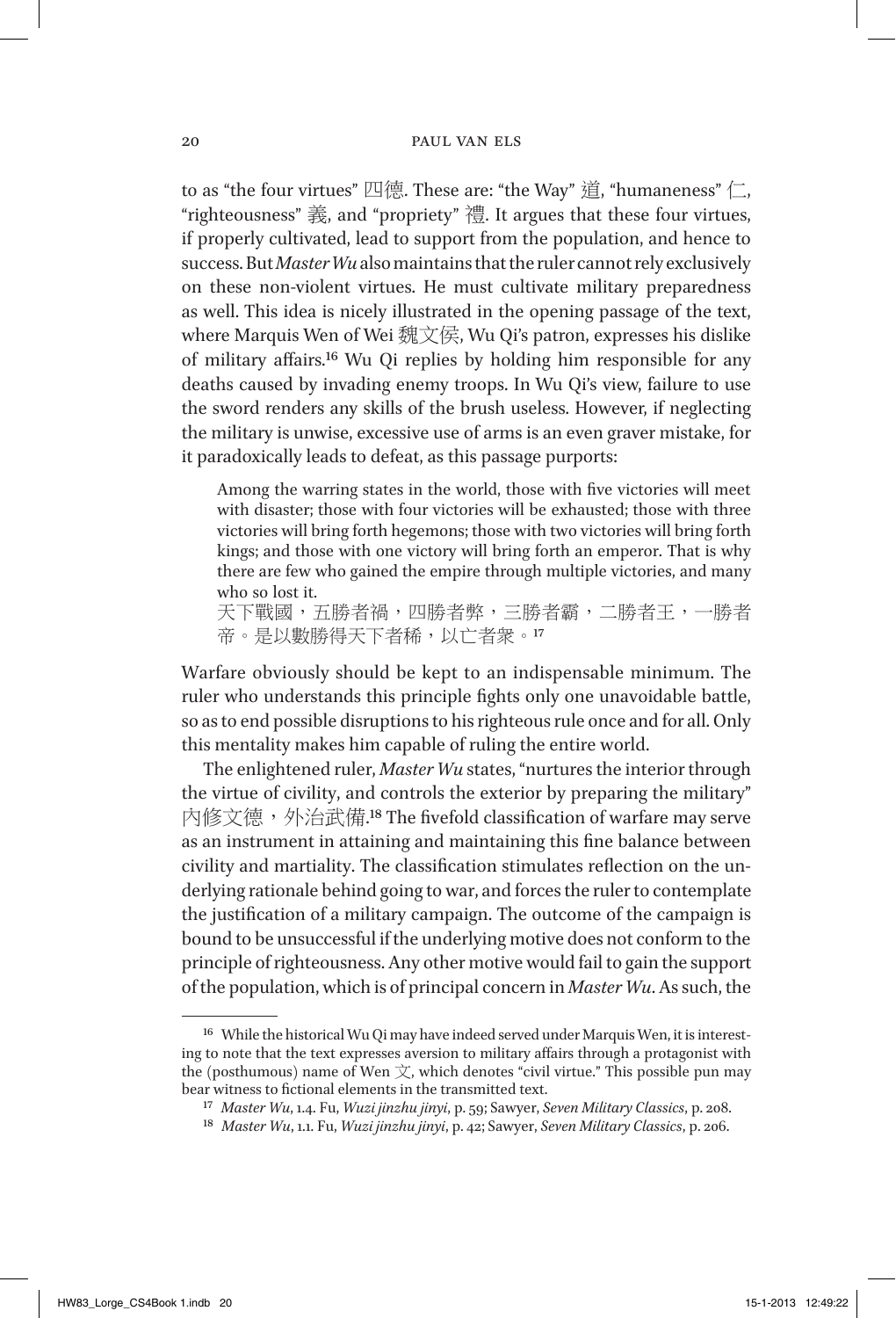fivefold classification nicely feeds into the overall philosophy of *Master Wu*.

#### 2. *The Four Canons of the Yellow Emperor*

In 1973, Chinese archaeologists excavated a Han dynasty tomb at the Mawangdui 馬王堆 site near Changsha 長沙 in Hunan Province 湖南省. This tomb, the posthumous abode of a former Changsha kingdom chancellor's son, was closed in 168 bce. It stored a wealth of maps, charts, and texts inked on silk scrolls. The texts include well-known works such as the *Book of Changes*ġ㖻䴻ġand *Strategies of the States*ġ㇘⚳䫾, as well as texts hitherto unknown to us.19

#### 2.1. *The Four Silk Manuscripts*

One silk scroll contains a copy of four previously unknown texts. The first text, titled "Canon and Law" 經法, is a philosophical reflection on various aspects of statecraft. The second text, "Sixteen Canons" 十六經, focuses on warfare, mostly through accounts of ancient battles and discussions between the (now considered mythical) Yellow Emperor 皇帝 and his ministers. The third text, "Aphorisms" 稱, contains over fifty sayings, some of which are also found in transmitted writings. The last text, "The Origin of the Way" 道原, is a mystical verse on the origins of the universe. Scholars soon identified these texts as *The Four Canons of the Yellow Emperor*, a long-lost work whose title is mentioned in the Han dynasty imperial library catalogue. However, whether the four texts actually are *The Four Canons of the Yellow Emperor* is debatable and, given their heterogeneous content, it is even doubtful if the four texts constitute one integral unit.<sup>20</sup> Perhaps the four texts are best seen, as Carrozza puts it, as "an anthology containing

<sup>&</sup>lt;sup>19</sup> Loewe discusses the manuscripts found in the Mawangdui tomb; see Michael Loewe, "Manuscripts Found Recently in China: A Preliminary Survey," *T'oung Pao* 63 (1978): 115–25.

<sup>20</sup> Some scholars argue that the silk manuscripts, which bear no unitary title, cannot be plausibly linked to *The Four Canons of the Yellow Emperor*. They use other names to refer to the four manuscripts. I nonetheless stick to *The Four Canons of the Yellow Emperor* as a convenient label, for this seems to be the name used most in the field. In using this name, I am not suggesting that this was the original title of the work, nor that this work is related to the title listed in the imperial library catalogue. Nor I am suggesting that, in fact, the four manuscripts form a coherent unit. For more on the title and the content of the four silk manuscripts, see Paola Carrozza, "A Critical Review of the Principal Studies on the Four Manuscripts Preceding the B Version of the Mawangdui Laozi," *B.C. Asian Review* 13 (2002): 49–69.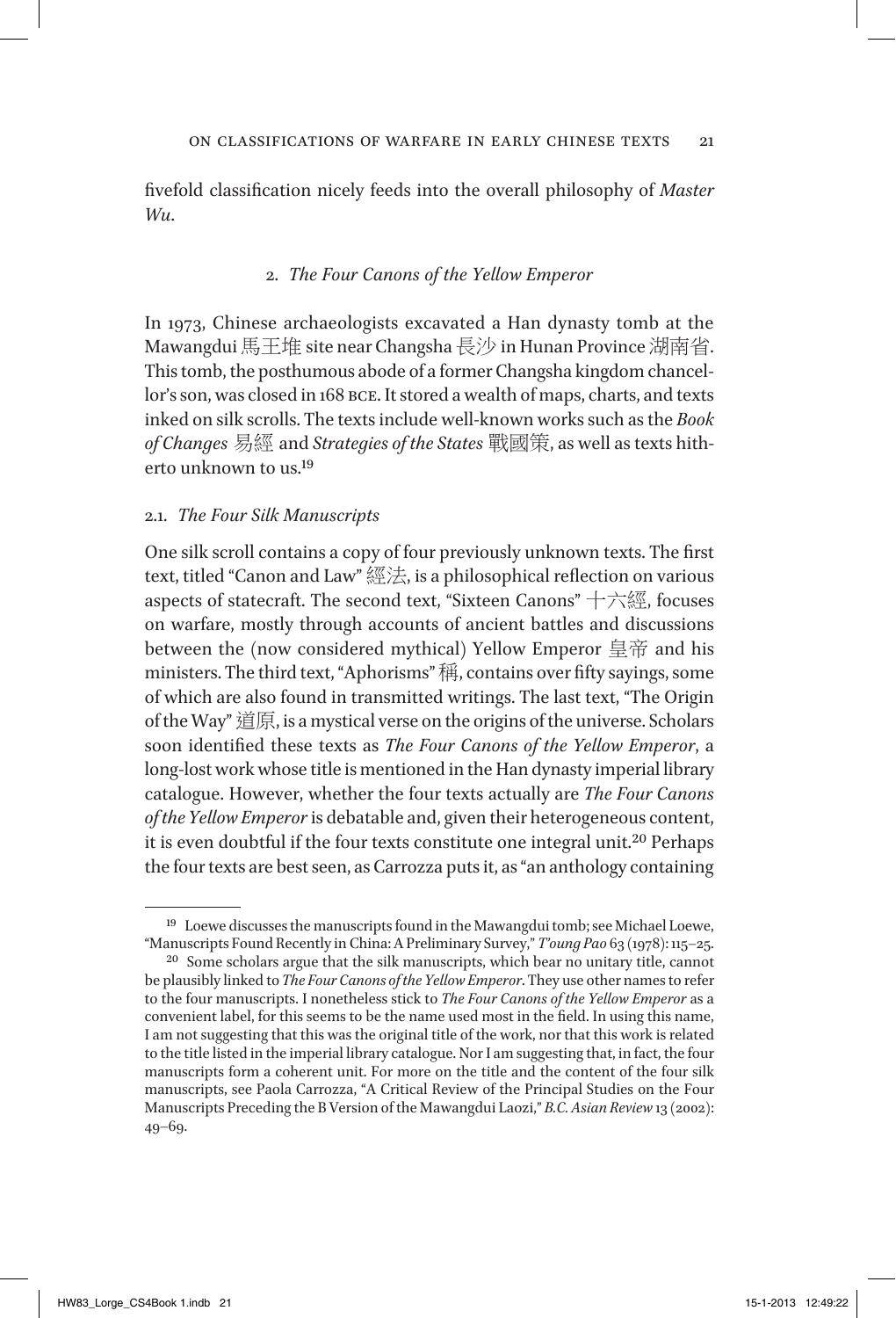works of different origin, put together at some point in time according to specific editorial criteria."21 If subject matter was among the criteria, recurring themes would include the origins of the universe, the humane rule of the ancient sages, and warfare.

## 2.2. *Classification of Warfare in The Four Canons*

Warfare is a particularly strong concern in the second of *The Four Canons*. This text contains a section titled "The Fundamental Types of Attack"  $\bar{\text{A}}$  $\forall$ , that outlines three motives for warfare:

The Fundamental Types of Attack

Each state that houses armories and stores weapons has a way of warfare. The ways of warfare in our present times are three: there are those who act for profit, those who act out of righteousness, and those who act out of fury. To act for profit: observing … … … famine, that state and its families are not at leisure, their superiors and inferiors are in discord, you may raise troops and take punitive action against that state. It may bring you no great profit, but there is no great harm in it either.

To act out of righteousness: fighting chaos and putting an end to oppression, promoting the worthy and dismissing the inept. This is the principle of righteousness. A righteous cause is what the masses give their lives for. Therefore, while states may attack the rest of the world, among the rulers of large states with ten thousand chariots … … there are few who do not start from this principle, but not many are able to uphold it to the end. This is not a question of constancy of heart, but because when things reach their limit, they turn around.

To act out of fury: no matter how furious you are in your heart, you cannot simply act from anger, because an outburst of anger will have its consequences. Even if you are successful and have nothing left to desire, you have, in fact, begun to act in contravention. This is not the Way. Actions that correspond to the Way are marked by inevitability. Since they are marked by inevitability, they are limitless. Therefore, to … is to expand, and to prohibit is to force. That is why one may carry it out everywhere without cease. 諸(儲)庫臧(藏)兵之國,皆有兵道。世兵道三,有為利者,有 為義者,有行忿者。所胃(謂)為利者,見□□□飢,國家不暇, 上下不當,舉兵而誅之,唯(雖)无大利,亦无大害焉。所胃( 謂)為為義者,伐亂禁暴,起賢廢不宵(肖),所胃(謂)義也。 義者,衆之所死也。是故以一國攻天下,萬乘之主□□希不自此 始, 鮮能冬(終)之, 非心之恒也, 窮而反(返)矣。所冑(謂) 行忿者,心唯(雖)忿,不能徒怒,怒必有為也。成功而无以求

<sup>21</sup> Carrozza, "Critical Review," p. 61.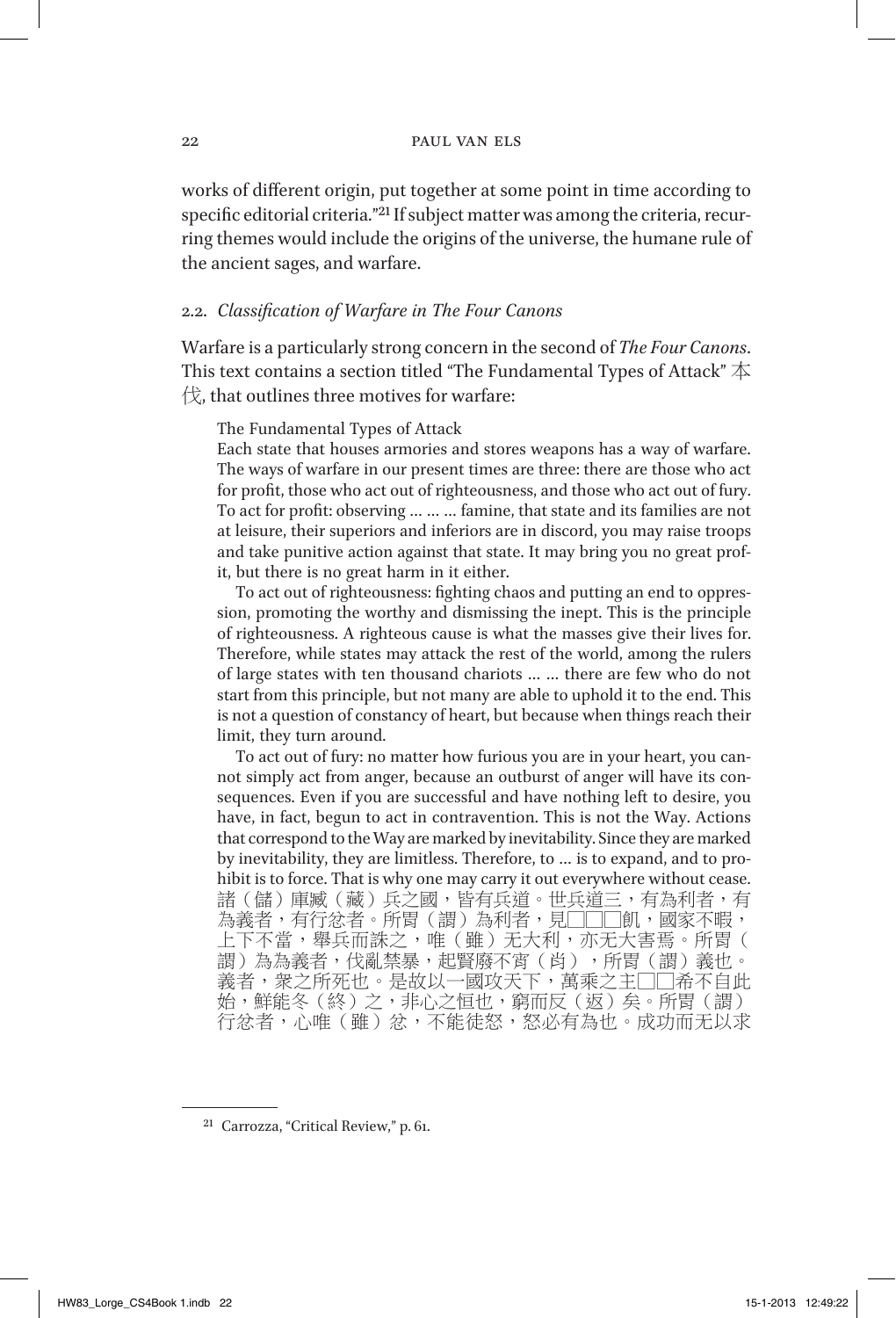# 也,即兼始逆矣。非道也。道之行也,由不得已。由不得已,則无 窮。故□者,摭者也;禁者,使者也。是以方行不留。《本伐》■22

This passage describes three motives for going to war. Regrettably, unclear syntax and illegible graphs impede a full understanding of these motives.

The first motive, "profit"  $\bar{x}$ ], probably means that the humane ruler of a flourishing state who observes a neighboring state on the verge of collapse may raise troops and annex it. Given the famine and social disruption in that state and the effort and cost of rebuilding it, the annexation will not bring the humane ruler great profit but, in view of the little resistance he can expect from the impoverished and demoralized people in that state, it will not cause him great harm either.

The second motive, "righteousness"  $\frac{2}{32}$ , is to replace a tyrant with a humane ruler and incompetent ministers with capable ones. This receives the wholehearted support of the people, who would give up their lives to fight for this noble cause. The problem with this motive, the text seems to suggest, is that rulers may attack other states out of righteous principles, but they rarely manage to uphold these principles to the very end because the desire for power and material possessions often overcomes them. Hence, the text approves of righteousness as a motive for attack, but only on the condition that the ruler's righteous principles remain upheld.

The third motive, "fury"  $\hat{\mathcal{D}}$ , takes warfare as a means for the ruler to vent his pent-up rage. But even if he successfully defeats the ruler who made his blood boil, and thereby extinguishes the cause of his fury, he is obviously held hostage by his emotions and, because he ignores diplomatic solutions, he is clearly blind to reason. Hence, the text disapproves of this motive.

The following table summarizes the three motives. The last column lists what I believe to be the text's evaluation of each motive (the  $\leftrightarrow$  symbol means neutral).

<sup>&</sup>lt;sup>22</sup> The Four Canons, 2.11. Guojia wenwuju guwenxian yanjiushi 國家文物局古文獻硏 究室, ed., *Mawangdui Hanmu boshu* 馬王堆漢墓帛書, vol. 1 (Beijing 北京: Wenwu chubanshe 文物出版社, 1980), p. 75; Robin D.S. Yates, *Five Lost Classics: Tao, Huang-Lao, and Yin-yang in Han China* (New York: Ballantine Books, 1997), p. 140–141. When the editors of the Chinese transcription understand one graph in the silk manuscript to stand for another graph (e.g. 諸 for 儲), they keep the former and follow it with the latter in parentheses. Illegible graphs on bamboo strips are represented as  $\square$  in the Chinese transcription and as ... in my translation. The symbol represents the black dot in the manuscript that marks the end of the section.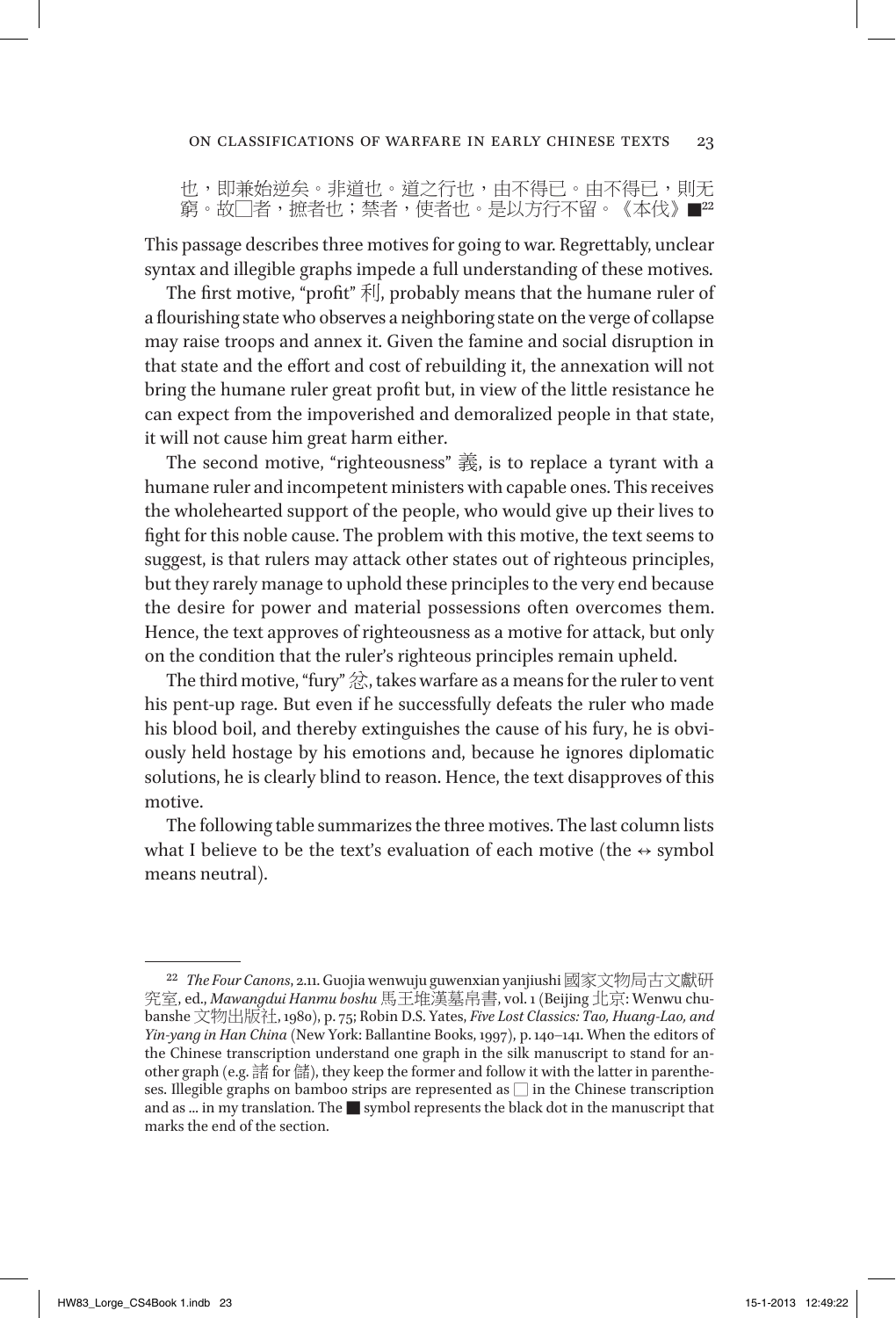|   | Motive        | Description                                                                                       |                   |
|---|---------------|---------------------------------------------------------------------------------------------------|-------------------|
|   | profit        | taking punitive action against a state<br>where superiors and inferiors are in discord            | $\leftrightarrow$ |
| 2 | righteousness | fighting chaos and putting an end to oppression,<br>promoting the worthy and dismissing the inept |                   |
|   | turv          | bursting out in anger,<br>giving free rein to feelings of fury in the heart                       |                   |

Table 2. Classification of Warfare in *The Four Canons*

The text denounces war out of anger as contravening the Way, it sees no harm in war for profit, and it conditionally supports righteous warfare. This conditional support for righteous wars leads Yates to suggest that the section "Fundamental Type of Attack" may have been composed around 239 BCE, about the same time as passages in *The Annals of Lü Buwei*  $\Xi \mathbb{K}$ 春秋 that also argue in favor of righteous warfare.<sup>23</sup>

## 2.3. *Warfare in The Four Canons*

Attention to warfare in *The Four Canons*, particularly in the first two canons, is striking. Several passages elaborate on why and how to engage in warfare. For instance, the first canon makes a clear distinction between "moribund states"  $\mathcal{F}\boxtimes$ , which are ripe for conquest, and "viable states"  $\pm \boxtimes$ , which deserve support.24 This view is consistent with the profit motive in the second canon, discussed earlier, which is the permissible conquest of states on the verge of collapse. Other passages in the text describe the ancient conflict between the Yellow Emperor and Chiyou  $\exists \vec{r}$ , a mythical battle between good and evil. As the victor of that battle, the Yellow Emperor represents the beginning of Chinese civilization. He is credited with the invention of warfare and praised for putting his military skills to good use, for he rid the world of evil to establish his humane rule.25 To *The Four Canons*, the Yellow Emperor embodies a perfect blend of civil virtue and martial vigor, both of which are required for good government, as shown in this passage from a section in the first canon, titled "The Ruler's Government"  $\overline{\text{H}}\overline{\text{H}}$ :

<sup>23</sup> Yates, *Five Lost Classics*, p. 31.

<sup>24</sup> *The Four Canons*, 1.6. Guojia wenwuju guwenxian yanjiushi, *Mawangdui Hanmu boshu*, p. 54; Yates, *Five Lost Classics*, p. 84–85.

<sup>&</sup>lt;sup>25</sup> See Lewis for an extensive description of various Warring States and Han dynasty myths regarding the Yellow Emperor and his adversaries; Mark Edward Lewis, *Sanctioned Violence in Early China* (Albany: State University of New York Press, 1990), pp. 174–85.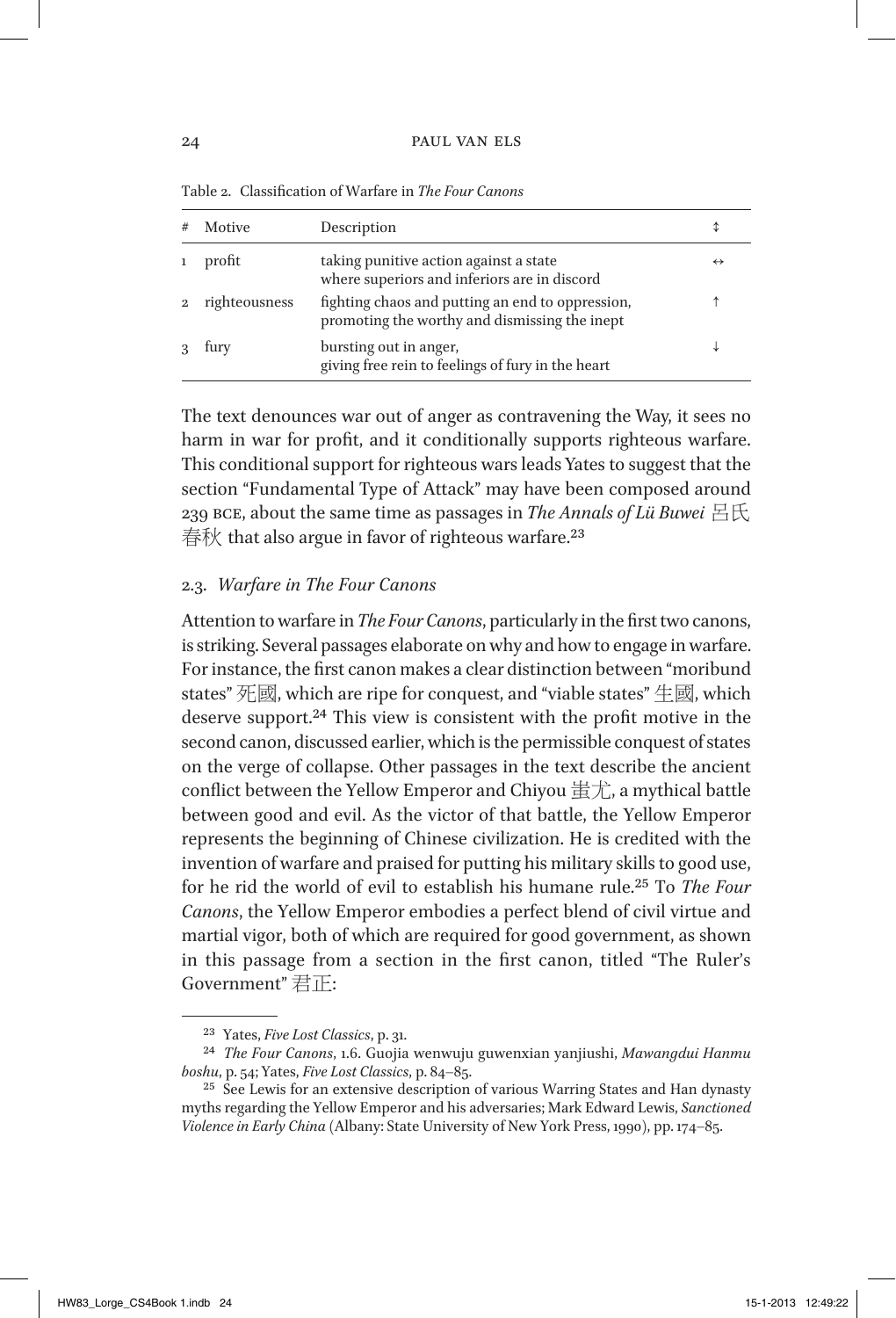Heaven has a season for life and a season for death. States, accordingly, have a policy for life and a policy for death. If, in the season for life, you nurture those who are meant to live, this is called "civil virtue." If, in the season for death, you execute those who are meant to die, this is called "martial vigor". If you appropriately implement both civil virtue and martial vigor, the whole world will follow you.

天有死生之時,國有死生之正。因天之生也以養生,謂之文;因天 之殺也以伐死,謂之武:文武并行,則天下從矣。26

Yates notes that the emphasis on both civil virtue and martial vigor was unusual in traditional China, because martiality was associated with death and with the world of ghosts and spirits, and so it "was generally avoided in discussions of the correct behavior of a ruler."27 For *The Four Canons*, however, both are indispensable for successful government.

As the two pillars of statecraft, civil virtue and martial vigor are among several pairs frequently mentioned in the text. Other pairs include "yin and yang" 陰陽, "female and male" 雌雄, and "punishment and reward" 刑德. All these pairs contain one strong, hard, male component and one weak, soft, female component. The perfect ruler, according to the text, is capable of striking a balance between the two. Notably, this balance does not mean equal weights on both sides of the scale. One passage explicitly states that a perfect balance entails "two portions of civil virtue and one portion of martial vigor"  $\vec{p} \pm \vec{p}$ , and that those who realize this balance shall reign as true kings.28

The threefold classification of warfare may help the ruler in determining when the one portion of martial vigor is required. If he is persistently motivated by righteous principles, martiality is allowed. If profit is his aim, he may deploy troops, but only to oust an oppressor and liberate an impoverished people. If, on the other hand, he is furious at another ruler, diplomacy is definitely the preferred option.

### 3. *Master Wen*

In 1973, the same year in which *The Four Canons* were unearthed from the Mawangdui tomb, archaeologists excavated another Han dynasty tomb

<sup>26</sup> *The Four Canons*, 1.3. Guojia wenwuju guwenxian yanjiushi, *Mawangdui Hanmu boshu*, p. 47; Yates, *Five Lost Classics*, p. 62–63.

<sup>27</sup> Yates, *Five Lost Classics*, p. 41.

<sup>28</sup> *The Four Canons*, 1.5. Guojia wenwuju guwenxian yanjiushi, *Mawangdui Hanmu boshu*, p. 52; Yates, *Five Lost Classics*, p. 76–77.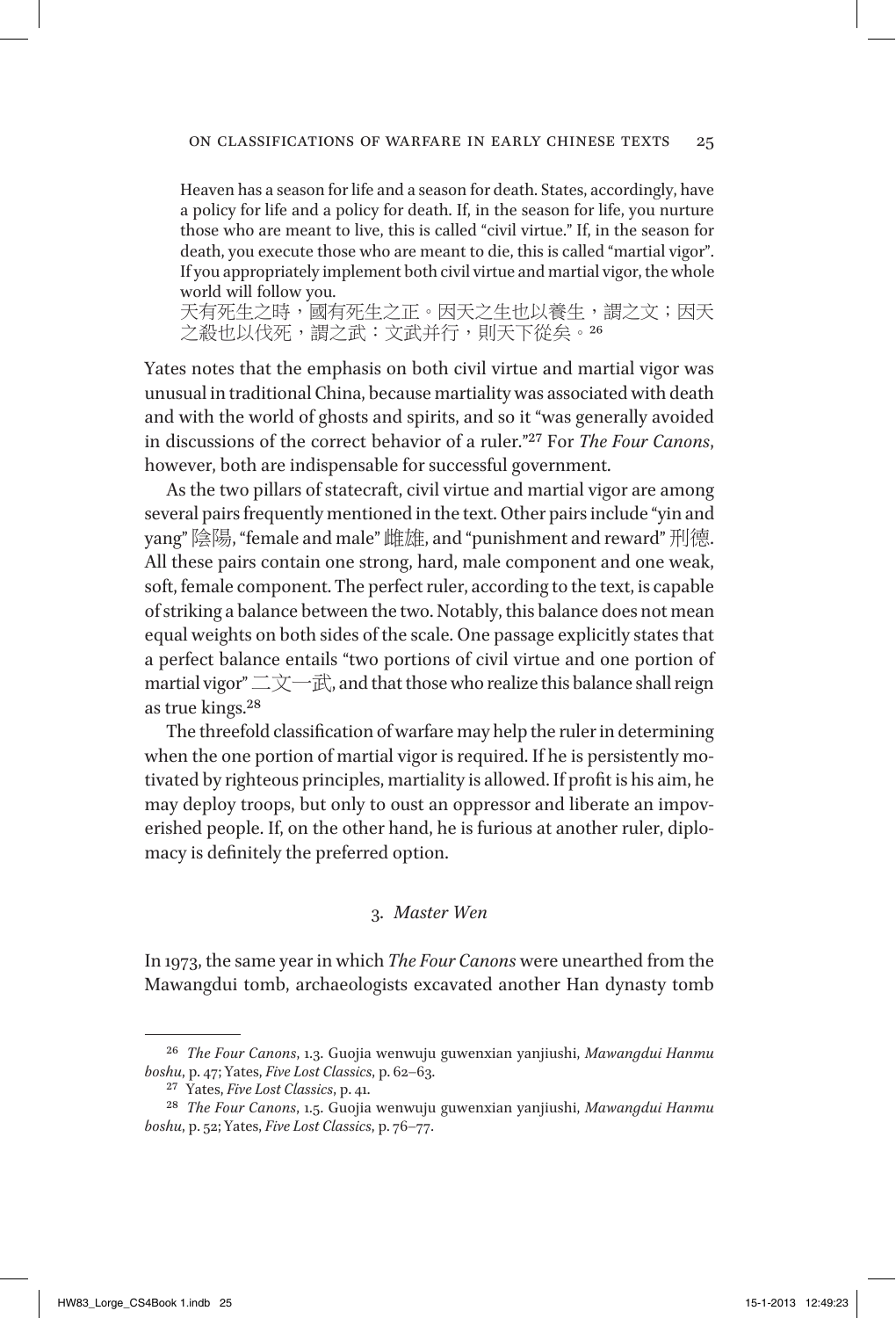near Dingzhou 定州 in Hebei Province 河北省. This tomb is said to have been the posthumous residence of Liu Xiu 劉脩, King Huai of Zhongshan 中山懷王, who died in the year 55 BCE. The tomb yielded precious funerary objects made of gold, bronze, and jade and a large cache of inscribed bamboo strips. Sadly, many centuries ago robbers caused a fire in the tomb. As a consequence, the bamboo strips are now charred, broken, disordered, and incomplete. After concluding the painstaking work of numbering, analyzing, and arranging the bamboo strips and transcribing all legible graphs, the research team was nonetheless able to announce the discovery of the remnants of eight distinct manuscripts, including the earliest handwritten copies of *The Analects* and *Master Wen* ever found.29

### 3.1. *The Bamboo Manuscript*

The *Master Wen* manuscript consists of 277 bamboo fragments with 2,799 legible graphs. The bamboo fragments mention only two protagonists: Master Wen  $\overline{\chi}$  and King Ping  $\overline{\Psi}$ , presumably the first ruler of the Eastern Zhou dynasty (770–256 BCE). Their conversation must be fictional because the text is demonstrably not that old. Textual evidence indicates that *Master Wen* was created in the Han dynasty, roughly between the reigns of Emperor Gaozu 漢高祖 (r. 202–195 BCE) and Emperor Wu 漢武  $\tilde{\text{ff}}$  (r. 140–86 BCE).<sup>30</sup>

The main concern in *Master Wen*, as expressed on one bamboo strip, is to ensure that "misfortune and chaos do not arise" 禍亂不起.<sup>31</sup> The ultimate recipe for preventing socio–political chaos, according to the text, is

<sup>&</sup>lt;sup>29</sup> For more on the Dingzhou discovery and the texts discovered in that tomb, see Paul van Els, "Dingzhou: The Story of an Unfortunate Tomb," *Asiatische Studien / Études asiatiques* 63 (2009): 909–41.

<sup>30</sup> For more on the date of *Master Wen*, see Paul van Els, "The *Wenzi*: Creation and Manipulation of a Chinese Philosophical Text" (Ph.D. diss., Leiden University, 2006), pp. 40– 45.

<sup>&</sup>lt;sup>31</sup> *Master Wen*, bamboo strip 0674. Hebeisheng wenwu yanjiusuo Dingzhou Han jian zhengli xiaozu 河北省文物研究所定州漢簡整理小組, "Dingzhou Xi-Han Zhongshan Huai wang mu zhujian *Wenzi* shiwen 定州西漢中山懷王墓竹簡《文子》釋文," *Wenwu* 㔯䈑 12 (1995): 33. I quote the transcription of the bamboo *Master Wen* manuscript as published in the December 1995 issue of the Chinese academic journal *Cultural Relics* 文 䈑, with simplified graphs changed to traditional graphs for coherence. The Dingzhou bamboo strips were found in disarray, because the threads that originally bundled them did not survive. Hence, each strip of the Dingzhou find was assigned a four-digit number before they were re-grouped into distinct manuscripts. Illegible graphs on bamboo strips are represented as  $\square$  in the Chinese transcription and as ... in my English translation. Chinese graphs between brackets exist only on note cards made prior to the Tangshan earthquake, which toppled the storage chest of bamboo strips and rendered these graphs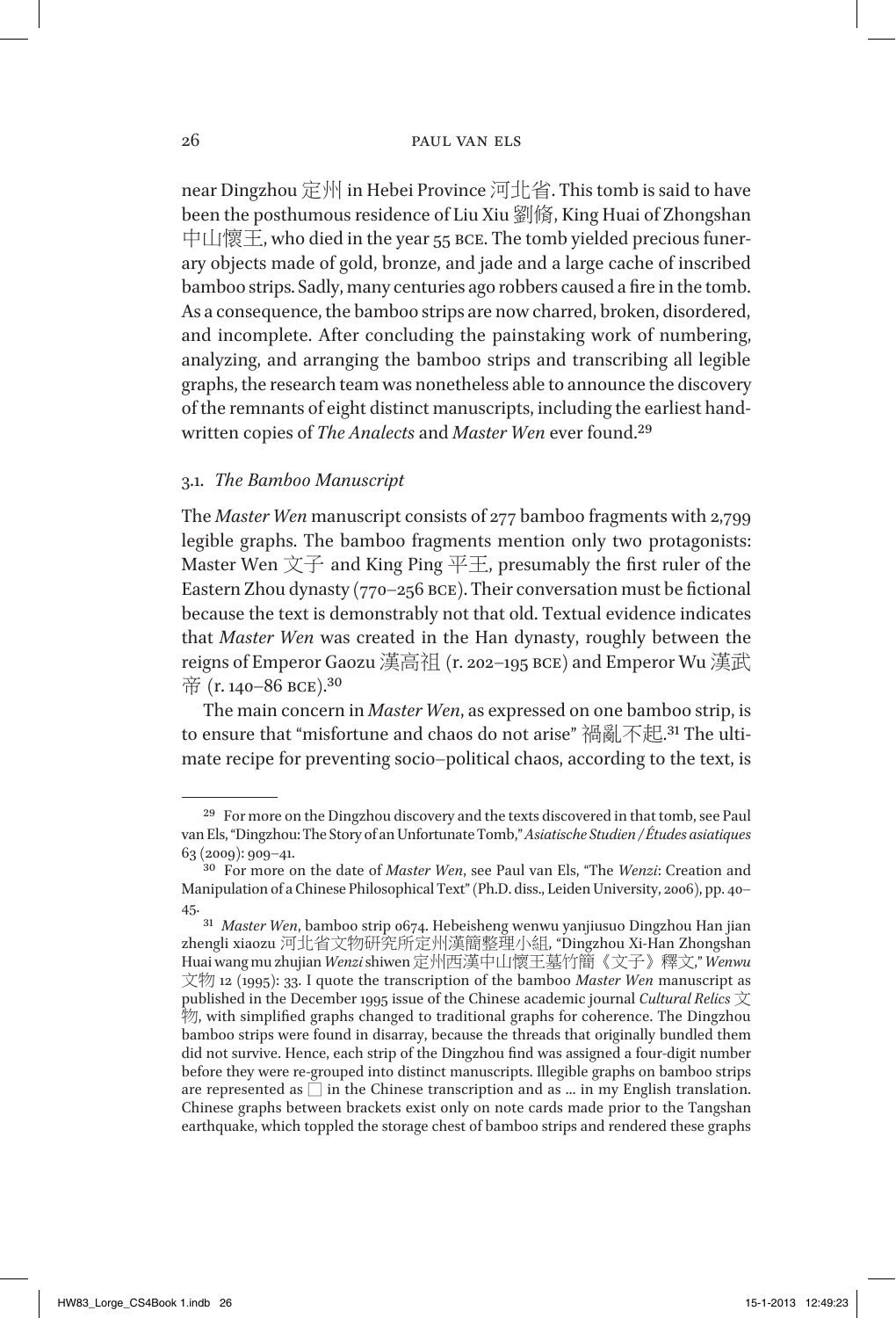a quietist form of government through practices such as "being non-active" 無爲, "preserving quietude" 守靜, and "holding on to the One" 執一. These practices, repeatedly mentioned on the bamboo strips, indicate that *Master Wen* is profoundly inspired by *The Old Master*, in which such concepts also play a vital role. In fact, the disentombed *Master Wen* fragments contain numerous textual references to *The Old Master*. Take, for example, this bamboo strip:

earth is a large vessel that cannot be held on to and cannot be acted on. Whoever tries to act on it will be ruined. Whoever tries to hold on to it will be lost

地大器也,不可執,不可為。為者敗,執者失32

This alludes to the following line in *The Old Master*:

The world is a sacred vessel that cannot be acted on. Whoever tries to act on it will ruin it. Whoever tries to hold on to it will lose it. 天下神器,不可為。為者敗之。執者失之。33

Minor variations in wording notwithstanding, the core message of both texts is the same: the ruler should not try to actively control his realm, but allow the realm to follow its natural course. The idea of being non-active recurs on these bamboo fragments of the excavated *Master Wen*:

Those who [hold on to] grandeur, reduce themselves and reduce even more; those who hold on to a high position, lower themselves and lower even more.

大者,損有損之;持高者,下有下之。34

... asked: "What is meant by 'reducing themselves and reducing even more, lowering themselves and lowering even more'?" [Master] Wen [answered]

□曰:"何謂損有損之,下有下之?"文35

These bamboo strips urge those who strive for power and prestige to remain low and humble. This idea also occurs in *The Old Master*:

In the pursuit of the Way, they reduce themselves and reduce themselves even more, until they reach the state of being non-active.

為道日損,損之又損之,以至於無為36

on the strips illegible. Hence their transcription can no longer be verified. The mark // represents traces of silk thread that were used to bundle the text.

<sup>32</sup> *Master Wen*, bamboo strip 0870. Hebeisheng wenwu yanjiusuo, "*Wenzi* shiwen," p. 29.

<sup>33</sup> *The Old Master*, 29. Zhu, *Laozi jiaoshi*, p. 115; Lau, *Lao Tzu*, p. 34.

<sup>34</sup> *Master Wen*, bamboo strip 0926. Hebeisheng wenwu yanjiusuo, "*Wenzi* shiwen," p. 31.

<sup>35</sup> *Master Wen*, bamboo strip 0813. Hebeisheng wenwu yanjiusuo, "*Wenzi* shiwen," p. 31.

<sup>36</sup> *The Old Master*, 48. Zhu, *Laozi jiaoshi*, p. 192; Lau, *Lao Tzu*, p. 55.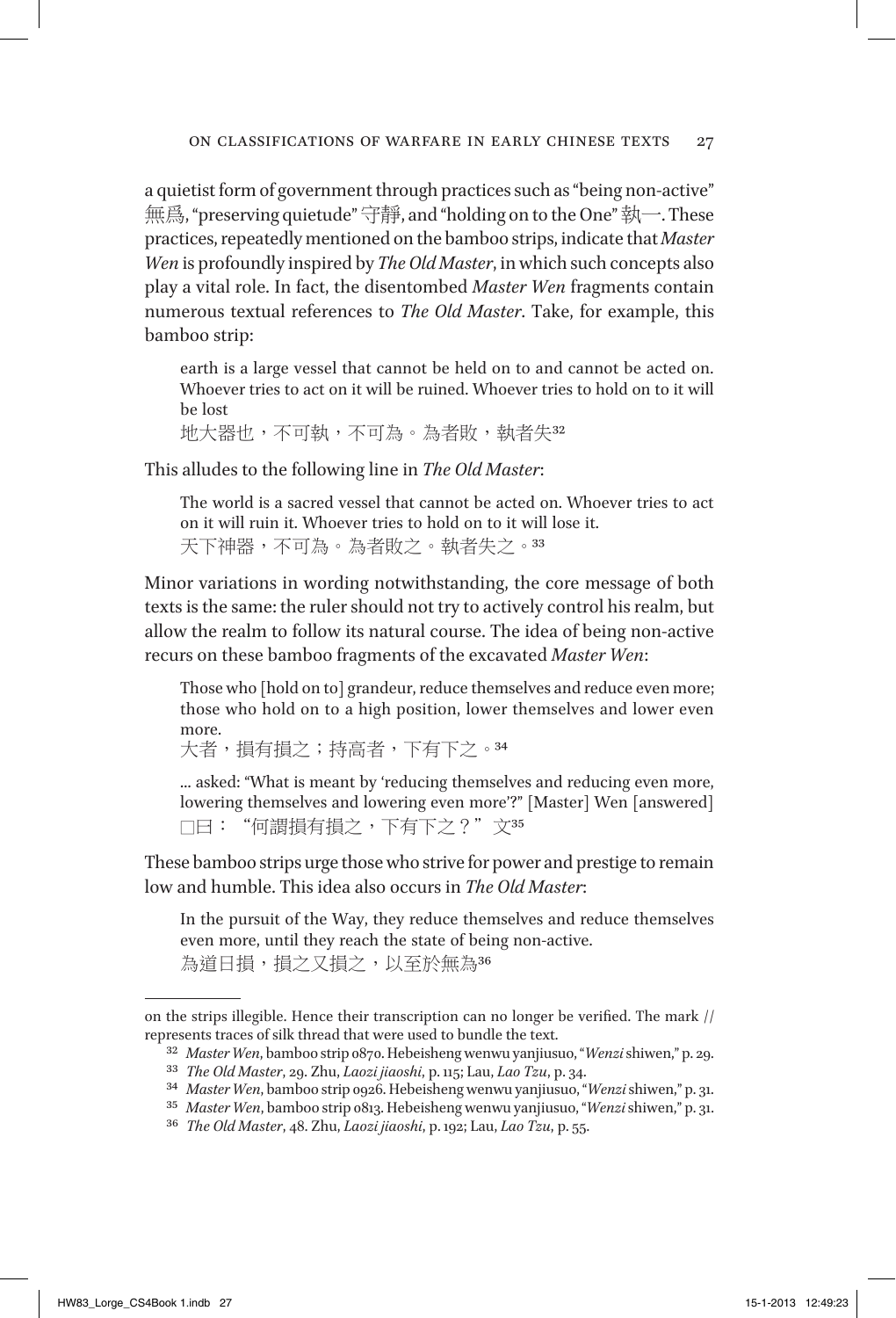Such references to *The Old Master* occur throughout the bamboo *Master Wen* manuscript.37 They indicate that *Master Wen* drew inspiration from *The Old Master* and its quietist method for curing social chaos. But there are clear differences between the two texts, most notably in their respective views on war.

# 3.2. *Classification of Warfare in Master Wen*

War receives much attention in what is left of the bamboo *Master Wen* manuscript. For instance, on one bamboo strip King Ping inquires about "the way of troops and soldiers" 師徒之道.<sup>38</sup> Regrettably, Master Wen's answer to this query is now lost. Fortunately, a discussion on different ways of being a true king, which includes a classification of warfare, has survived on various bamboo strips:

King Ping asked: "How many ways of being a true king are there?" Master Wen answered: "There is only one way of being a true king. 平[王曰:"王者]幾道乎?"文子曰:"王者[一道]。

The king asked: "In ancient times, some 王曰:"古者有

reigned on the basis of the Way, and others on the basis of warfare 以道王者,有以兵

How could there be only one Way?" Master Wen answered: "Those who in the past reigned on the basis of the Way//. 以一道也?"文子曰:"古之以道王者//,

those who reigned on the basis of warfare 以丘王者

is called greedy warfare. To rely on the sheer size of one's realm and take pride in one's people

[者],謂之貪[兵。[恃]其國家之大,矜其人民]

sheer number, while desiring to appear more worthy than one's enemies, is called arrogant warfare. Righteous warfare 衆。欲見賢于適(敵)者,謂之驕[兵]。義[兵]

<sup>37</sup> See Paul van Els, "Persuasion through Definition: Argumentative Features of the Ancient *Wenzi*," *Oriens Extremus* 45 (2005): 221–23.

<sup>38</sup> *Master Wen*, bamboo strip 1198. Hebeisheng wenwu yanjiusuo, "*Wenzi* shiwen," p. 34.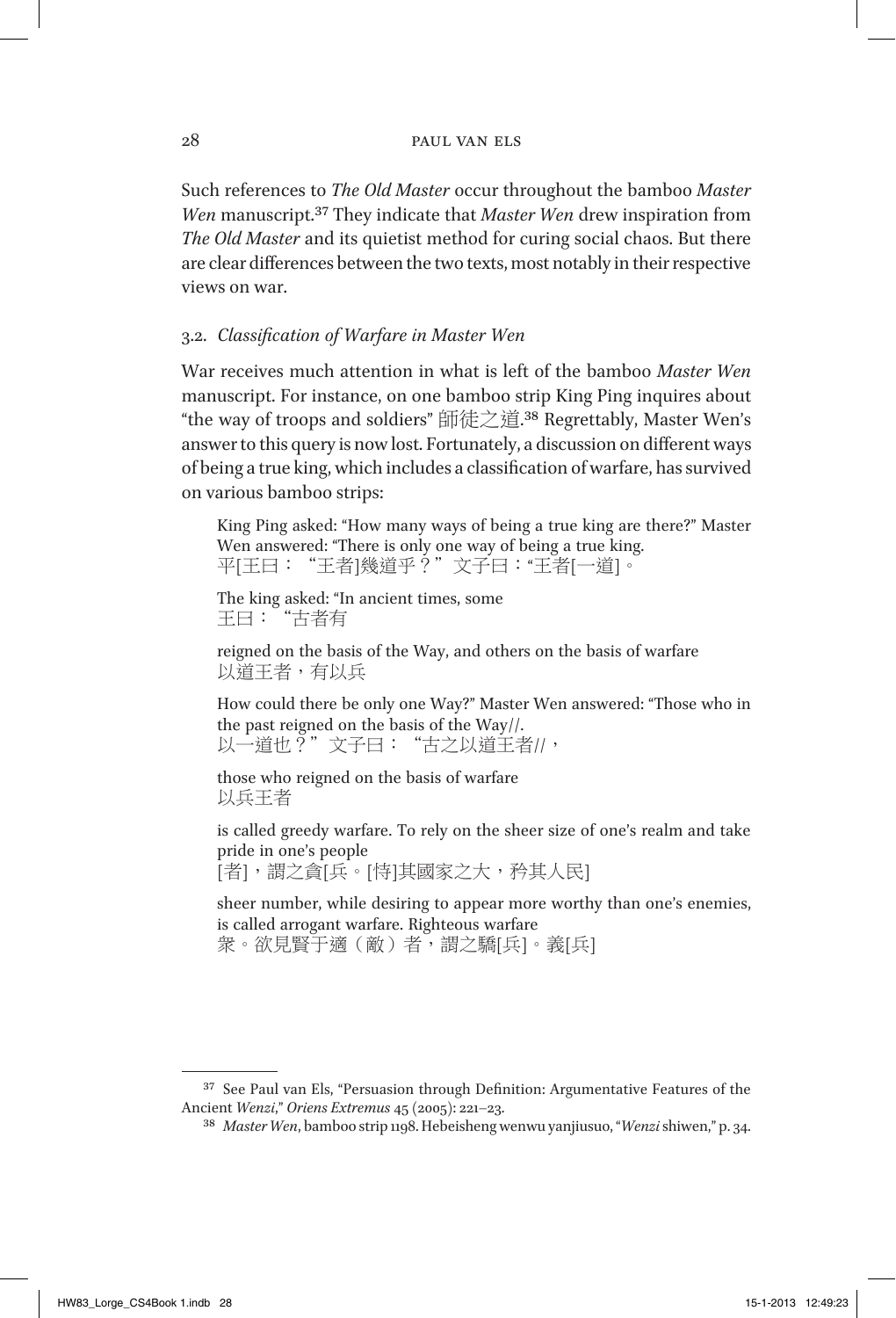Therefore, the only way of being a true king is that of virtue! Therefore I say that there is only one Way." King Ping [故王道唯德乎!臣故曰一道。"平王]39

It is hard to follow the discussion on these damaged bamboo fragments. In fact, it is not even certain if all fragments belong to one and the same discussion in the original text. However, they do occur together, in modified form, in one section of the transmitted text, where they are part of one distinct discussion:

Master Wen asked: "How many ways of being a true king are there?" The Old Master answered: "Only one."

Master Wen asked: "In the past, some reigned on the basis of the Way and others on the basis of warfare. How can there be only one?"

The Old Master answered: "Those who reigned on the basis of the Way were virtuous and those who reigned on the basis of warfare were also virtuous. There are five ways of using the army: there is righteous warfare, reactive warfare, furious warfare, greedy warfare, and arrogant warfare. To punish an oppressor and rescue the weak is called 'righteous.' To have no choice but to rise in arms when the enemy has invaded is called 'reactive.' Not being able to hold back when quarrelling over trivial matters is called 'furious.' To profit from other people's land and desire other people's goods is called 'greedy.' To rely on the sheer size of one's realm and take pride in the sheer number of one's people, while desiring to appear more worthy than one's enemies, is called 'arrogant.' Righteous warfare leads to kingship, reactive warfare to victory, furious warfare to defeat, greedy warfare to death and arrogant warfare to annihilation. Such is the Way of Heaven."

文子問曰:"王道有幾?"老子曰:"一而已矣。"文子曰:"古 有以道王者,有以兵王者,何其一也?"曰: "以道王者德也,以 兵王者亦德也。用兵者五:有義兵,有應兵,有忿兵,有貪兵,有 驕兵。誅暴救弱謂之義。敵來加己,不得已而用之,謂之應。爭小 故,不勝其心,謂之忿。利人土地,欲人財貨,謂之貪。恃其國家 之大,矜其人民之衆,欲見賢於敵國者謂之驕。義兵王,應兵勝, 忿兵敗, 貪兵死, 驕兵滅, 此天道也。"40

There are obvious differences between the bamboo manuscript and the received text. Most remarkably, the two main protagonists changed from King Ping and Master Wen in the bamboo manuscript, to the Old Master and Master Wen in the transmitted text. Master Wen's role accordingly changed from political advisor, answering the monarch's questions, to

<sup>&</sup>lt;sup>39</sup> Master Wen, bamboo strips 2419, 0829, 0850, 2210, 1035, 0572, 2217 and 2385, respectively. Hebeisheng wenwu yanjiusuo, "*Wenzi* shiwen," pp. 29–30.

<sup>&</sup>lt;sup>40</sup> Master Wen, 5.9. Peng Yushang 彭裕商, ed., *Wenzi jiaozhu* 文子校注 (Chengdu 成 悥: Ba-Shu shushe 嚨㚠䣦, 2006), pp. 102–103; Thomas Cleary, trans., *Wen-tzu: Understanding the Mysteries* (Boston & London: Shambhala, 1992), pp 69–70.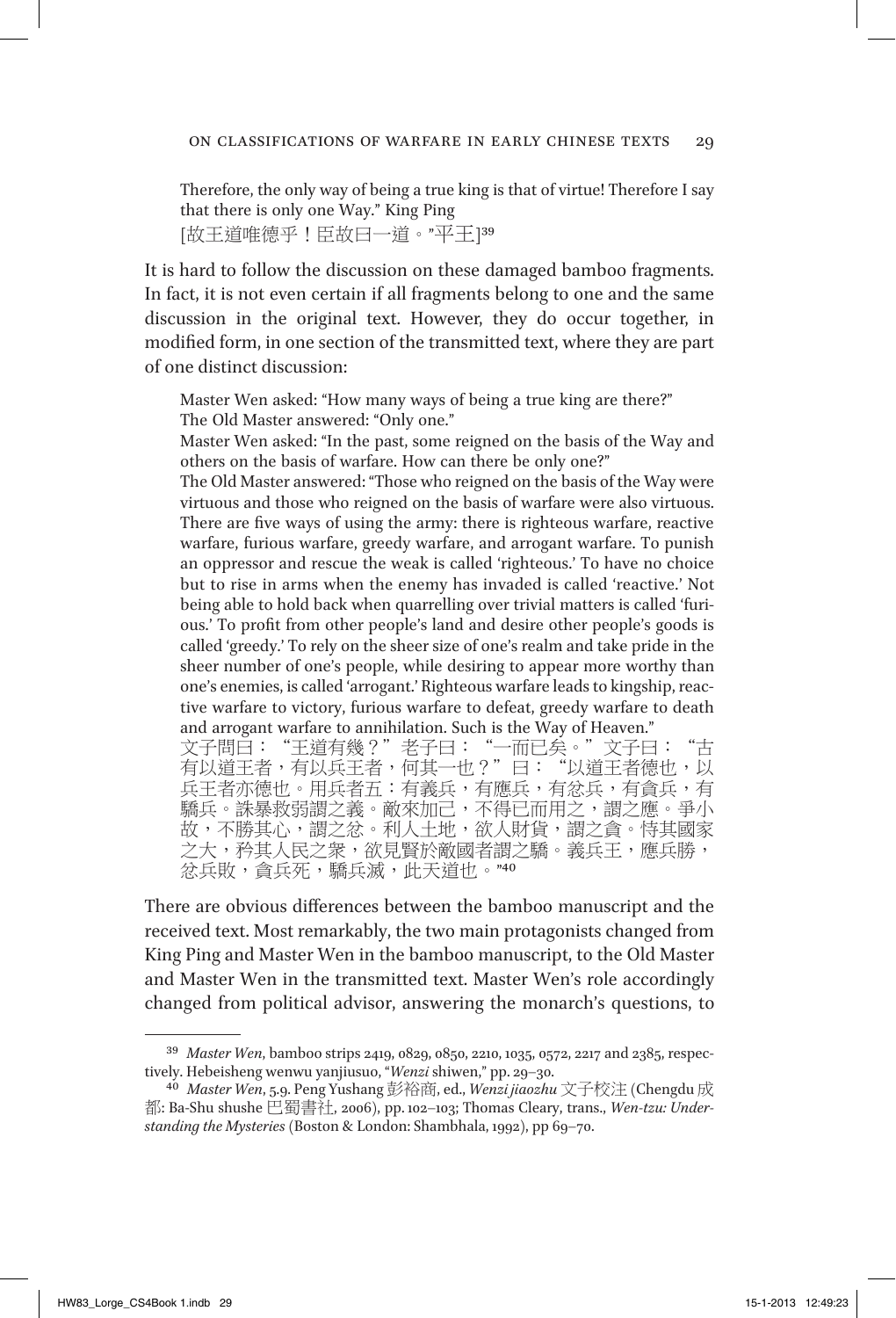inquisitive disciple, posing questions to his master. Such differences confirm that *Master Wen* underwent major revision, probably between the Han and Tang dynasties, when views ascribed to the Old Master were in high demand. Yet even if someone did significantly revise *Master Wen*, the bamboo fragments corresponding to this particular section suggest that the bamboo manuscript and the received text contain similar (if not identical) versions of this classification of warfare and, hence, that the classification may date from the first decades of the Han dynasty, when *Master Wen* was probably created.

Master Wen distinguishes five types of warfare, offering a name, a description, and an assured outcome for each. Not all types of warfare are permissible and each leads to a different result. The respective outcomes of these wars tell us how the text evaluates them

| #              | Name      | Description                                                             | Outcome      | ⇕ |
|----------------|-----------|-------------------------------------------------------------------------|--------------|---|
| 1              | righteous | punishing an oppressor<br>and rescuing the weak                         | kingship     | ↑ |
| $\mathcal{D}$  | reactive  | rising in arms<br>when the enemy has invaded                            | victory      | ↑ |
| 3              | furious   | flying into a rage<br>when quarrelling over trivial matters             | defeat       | ↓ |
| $\overline{4}$ | greedy    | profiting from other people's land<br>and desiring other people's goods | death        | ↓ |
| 5              | arrogant  | desiring to appear more worthy<br>than one's enemies                    | annihilation |   |

Table 3. Classification of Warfare in *Master Wen*

This classification exhibits a regression, with righteousness being the best motive and arrogance the worst. Righteous wars lead to one's coronation, wars based on arrogance to one's annihilation. When the text states that those who reigned on the basis of warfare also possessed virtue, it probably refers only to the righteous and reactive types of warfare.

# 3.3. *Warfare in Master Wen*

The unearthed *Master Wen* fragments exhibit a quietist philosophy that centers on union with the Way through, among other things, the practice of being non-active. Warfare may well be the most extreme form of active conduct and certainly something the text would argue against. Indeed, one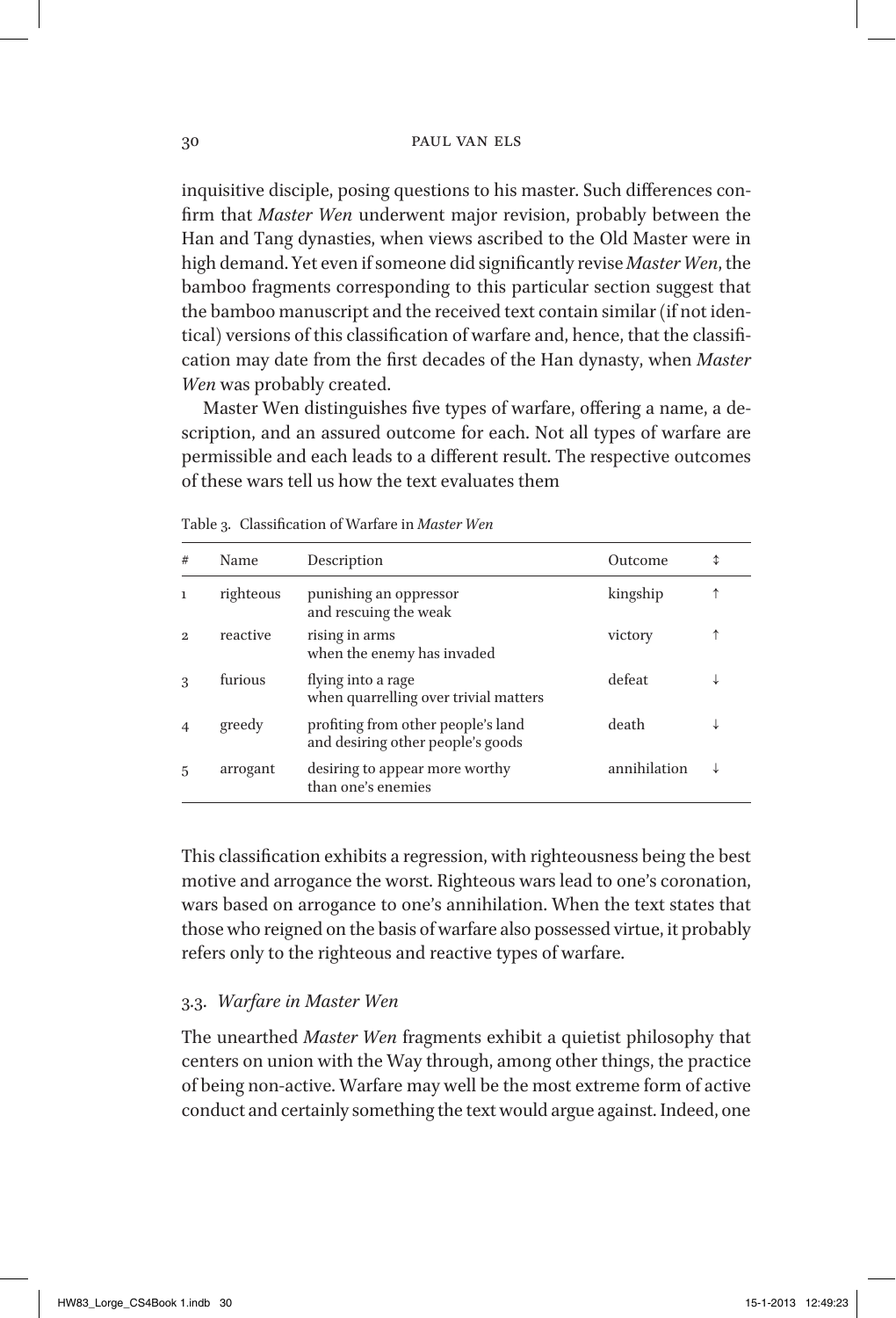bamboo strip unequivocally states that "if you possess the Way, you do not fight wars" 有道則不戰.<sup>41</sup> Even the names of the two protagonists in the bamboo text possibly reflect the non-interventionist stance of *Master Wen*. The word *ping*  $\overline{\Psi}$  in the name King Ping carries the literal meaning of "peace" and the word *wen*  $\overline{\chi}$  in the name Master Wen can mean "civil" virtue," the antonym of martial vigor. Such anti-war sentiments in *Master Wen* appear to echo the views of its main source of inspiration, *The Old Master*, but there is one major difference: where *The Old Master* condemns warfare in no uncertain terms (see the introduction to this chapter), *Master Wen* refrains from harsh rhetoric and takes a more pragmatic stance. Of course, war should never be waged out of greed, anger, or arrogance, but certain other ways of warfare can meet with *Master Wen*'s approval. An aggressor who invades one's state may be driven out, and an oppressor who tyrannizes his population and threatens the region may be ousted. The positive outcomes that *Master Wen* predicts for these two cases indicate a new interpretation of being non-active that, quite remarkably, embraces both types of warfare. While the ruler should essentially stick to a quietist mode of government, situations may occur when doing nothing would be more harmful than dealing with these situations through military means. In other words, in the event that there is no better alternative, even engaging in warfare may be considered being non-active and lead to union with the Way. The true king, as *Master Wen* puts it, is always virtuous, even if he reigns through military means.

# 4. *Comparison of the Classifications*

Having discussed the three classifications of warfare in their respective contexts, let us now have a look at their most noteworthy similarities and differences.

One notable difference is that both *Master Wu* and *Master Wen* distinguish five types of warfare, while *The Four Canons* identifies only three. Similarly, whereas both *Master Wu* and *Master Wen* provide a label for each type of warfare (such as "righteous warfare" 義兵), *The Four Canons* offers a description (such as "out of righteousness" 為義).

<sup>41</sup> *Master Wen*, bamboo strip 0619. Hebeisheng wenwu yanjiusuo, "*Wenzi* shiwen," p. 27.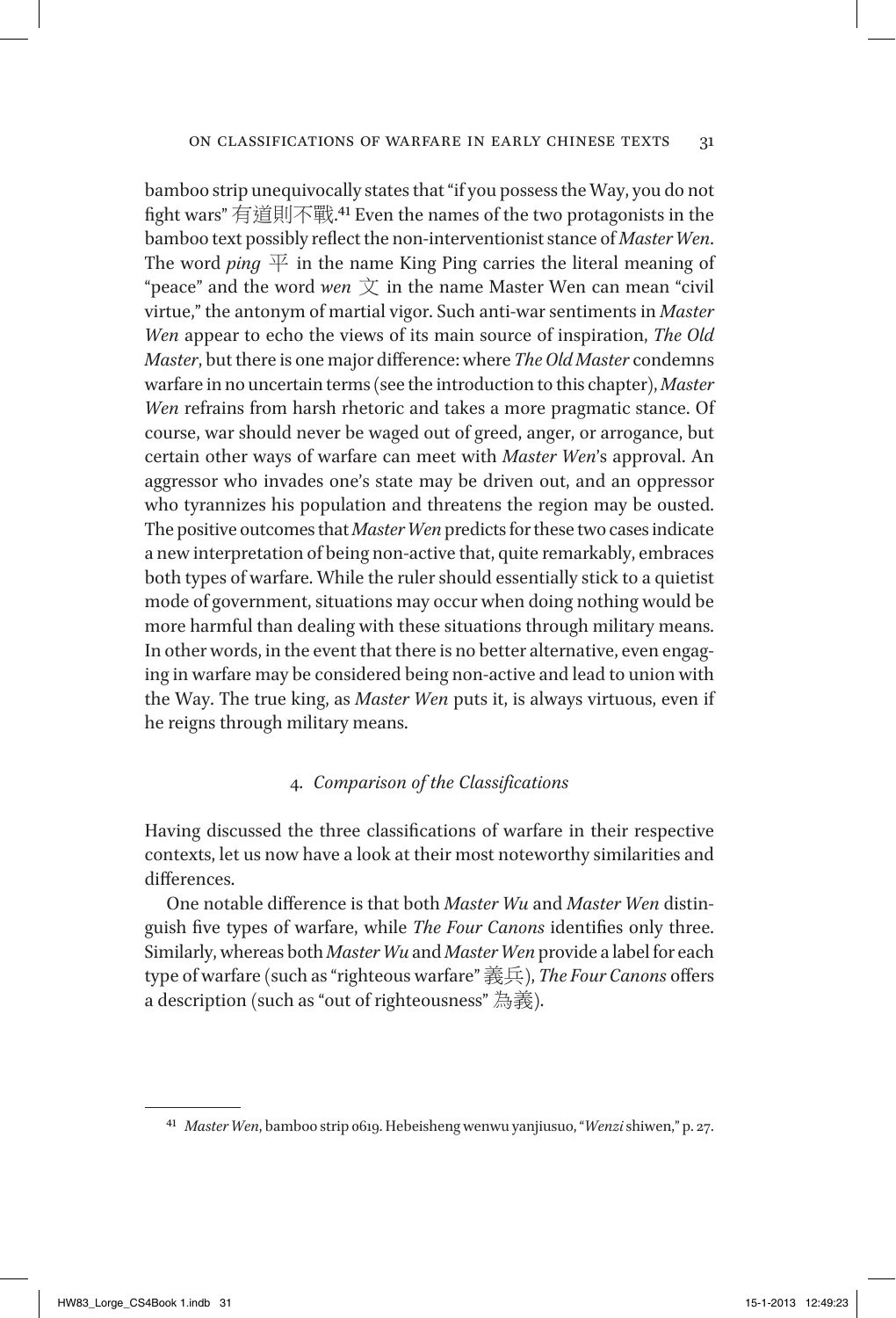|               | Master Wu |                 |            |    | The Four Canons |                   |    | Master Wen |            |  |
|---------------|-----------|-----------------|------------|----|-----------------|-------------------|----|------------|------------|--|
| A             | 義兵        | righteous       | $\uparrow$ | 為義 | righteousness   | ↑                 | 義兵 | righteous  | $\uparrow$ |  |
| B             |           |                 |            |    |                 |                   | 應兵 | reactive   | ↑          |  |
| $\mathcal{C}$ |           | 暴兵 oppressive ↓ |            | 為利 | profit          | $\leftrightarrow$ | 貪兵 | greedy     | ↓          |  |
| D             | 強兵        | strong          | ↓          |    |                 |                   | 驕兵 | arrogant   | ↓          |  |
| E             | 逆兵        | contrary        | ↓          |    |                 |                   |    |            |            |  |
| F             | 剛芒        | hard            | ↓          | 〒忿 | fury            | ↓                 | 忿兵 | furious    |            |  |

Table 4. The Three Classifications of Warfare Compared

Row A at the top of the table shows that all three texts consider righteousness a justified motive for war. A ruler may deploy troops to oust an oppressor and rescue an impoverished population, if his intentions are (and remain) upright. Row F, at the bottom of the table shows that the three texts jointly disapprove of accumulated anger as a motive for war. Resentment among heads of state, they suggest, should be dealt with through diplomacy, not war.

The three texts offer differing evaluations of profit as a motive for war (Row C). While *Master Wu* and *Master Wen* condemn it, *The Four Canons* does not. *Master Wu* associates profit with a surplus of greed and a lack of propriety. *Master Wen* likewise speaks disapprovingly of profiting from other people's land and desiring other people's goods. By contrast, *The Four Canons* discusses only the annexation of weak states that fail to subsist on their own, which it finds acceptable but of little use.

*Master Wu* and *Master Wen* both mention two additional types of warfare, with one type from each text that appears to correspond to a type from the other.

What *Master Wu* calls "strong warfare" bears a resemblance to the "arrogant warfare" in *Master Wen* (Row D). *Master Wu* succinctly describes this type of warfare as "relying on the masses to launch an offensive." *Master Wen* is more elaborate: "to rely on the sheer size of one's realm and take pride in the sheer number of one's people, while desiring to appear more worthy than one's enemies." Both texts seem to condemn this type of warfare as an attack on another state simply because one has the power to do so.

*Master Wu*'s remaining motive, "contrary warfare," is explained as an objectionable attempt to divert the people's attention from the famine and chaos that plague them (Row E). This seems unrelated to *Master Wen*'s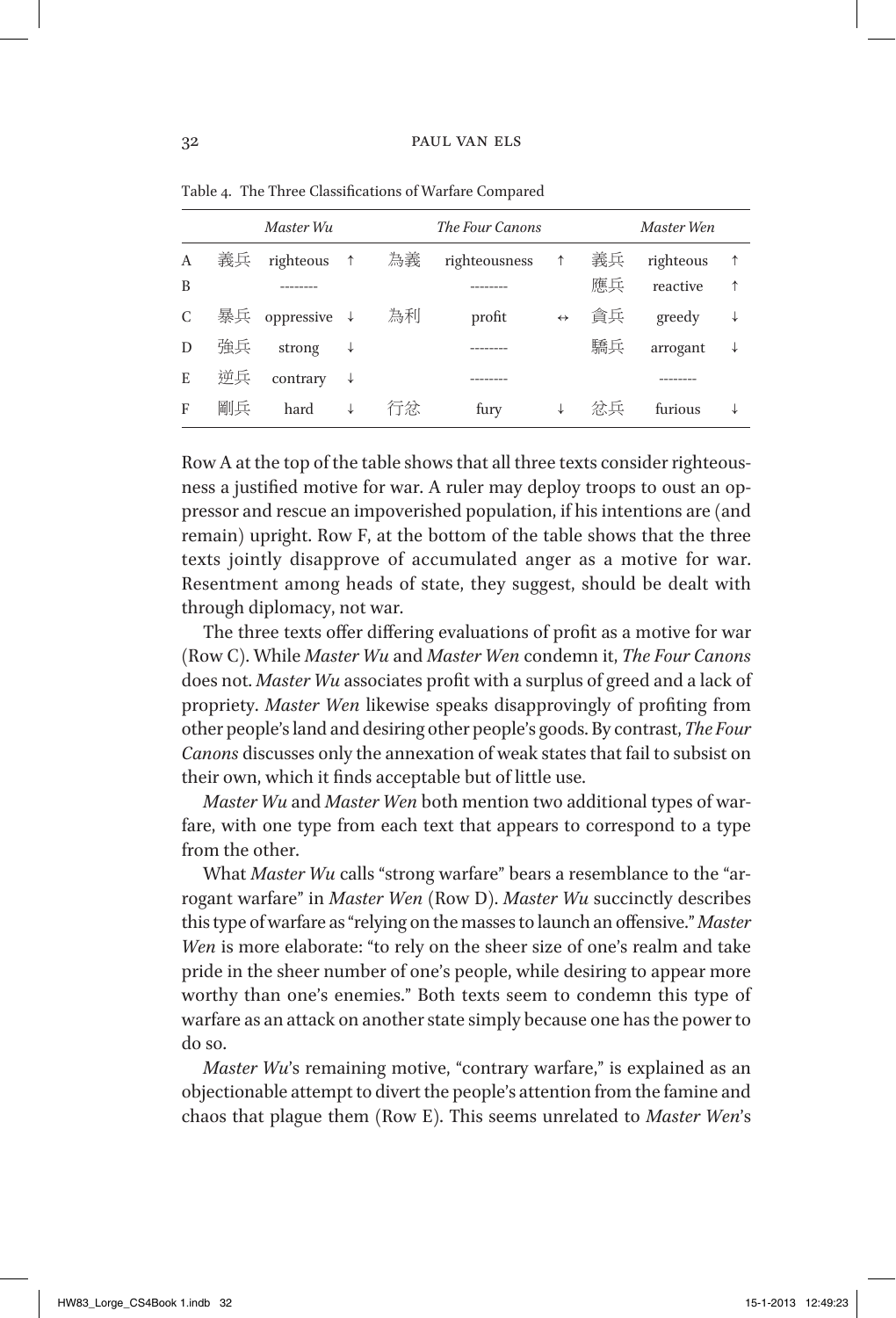"reactive warfare," which is the endorsed practice of using military means to defend one's realm against invasions (Row B).

In sum, there are quite a few similarities between these classifications, especially between those in *Master Wu* and *Master Wen*. There may also be an explanation as to why these two texts diverge where they do, as we shall now see.

# 5. *Relatedness of the Classifications*

Are these three classifications of warfare related? Were any perhaps written with another in mind?

On the one hand, an intertextual relationship is hard to prove. There are clear differences between the three classifications, and few other parallel passages between the respective texts in which they occur. Moreover, these are just three classifications that we now have at our disposal. We do not know if these are the only classifications that existed or if, perhaps, more of them circulated in those days. After all, there may be other texts with war classifications still buried in tombs awaiting discovery.

On the other hand, the similarities between these classifications, especially between those in *Master Wu* and *Master Wen*, are striking. They agree on the number of different types of war, they offer names for each type, and similar descriptions for most types. It is hard to conceive that they were created entirely independently of one another and I would therefore argue that they are indeed related. What, then, would be the direction of borrowing?

One way to answer this question would be to look at the historical order of the texts, supposing the earliest text to be a foundation for the later ones. I presented the three classifications of warfare in what tentatively may be their historical order.42 It should be pointed out, however, that the complex processes of creation and the long history of transmission and revision of early Chinese texts make it difficult to determine the precise time periods from which texts date, not to mention from which individual passages date.

<sup>42</sup> First, *Master Wu*, because the core of this text, according to recent scholars, reflects to some degree the ideas of Wu Qi (d. 381 bce). Next, *The Four Canons*, because this text, and the section "The Fundamental Types of Attack" in particular, is somewhat plausibly said to date from the end of the Warring States period. Finally, *Master Wen*, which in all probability dates from the first decades of the Han dynasty. See the respective sections earlier in this chapter for further details regarding the time periods from which the texts date.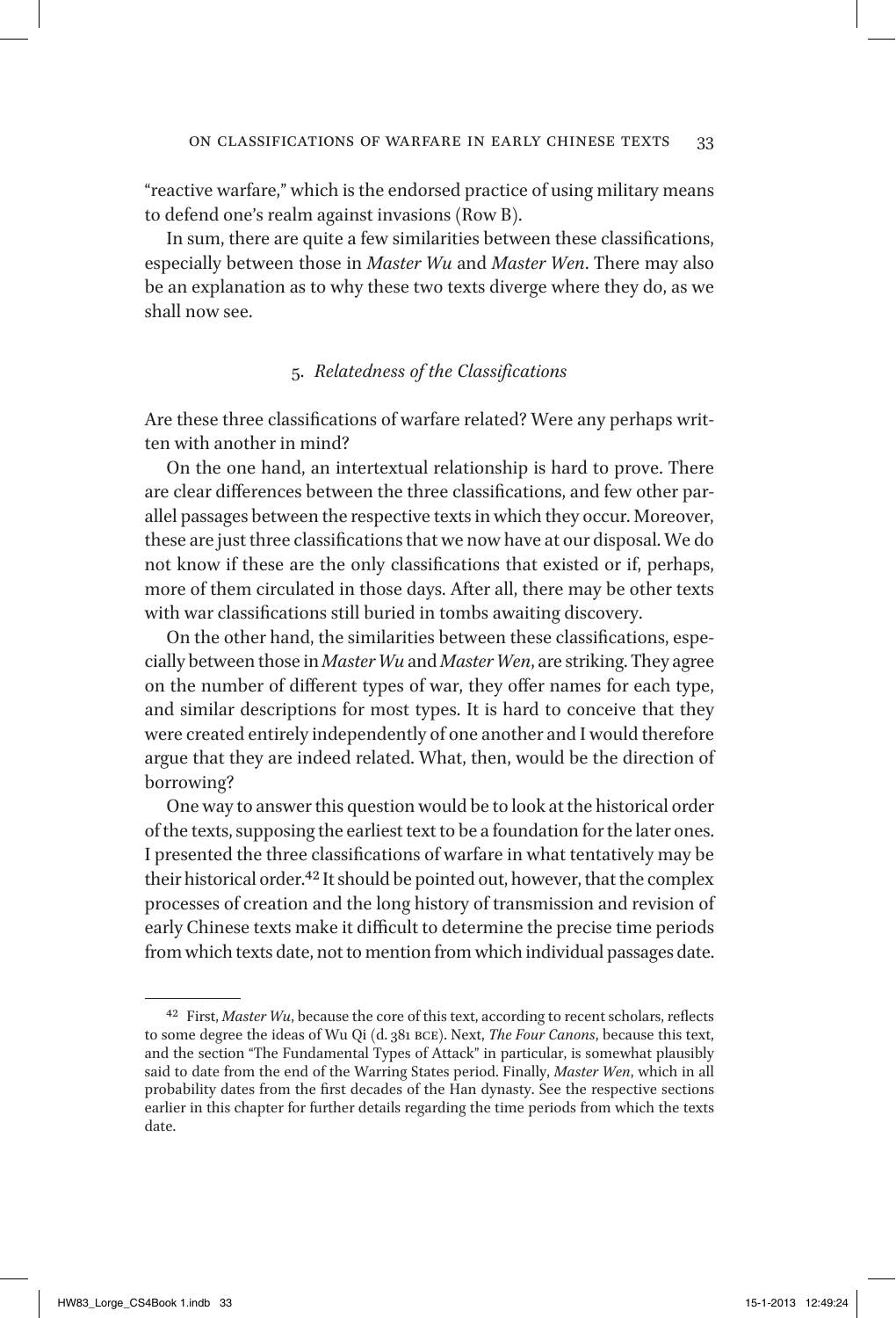For instance, even if the core of *Master Wu* can be linked plausibly to the historical Wu Qi, it still remains to be determined what passages constitute this core and if the classification of warfare is among them. Hence, the historical order of these three texts remains tentative.

There is, however, a more fundamental reason for seeing *Master Wu*'s classification of warfare as the source of the other two. This has to do with the popularity of enumerated lists in military–strategic circles. *Master Wu* often captures its teachings under a heading, such as "the four vital points of warfare" (which are morale, terrain, affairs, and strength) or "the four disharmonies" (disharmony in the state, in the army, in formations, and in battle). In addition, *Master Wu* also elaborates on "the three things on which the ruler depends," "the four principles of lightness, two principles of heaviness, and one principle of belief," "the five affairs to which a general must pay careful attention," "the six circumstances in which, without performing divination, one should avoid conflict," and "the eight conditions under which one engages in battle without performing divination." Such enumerated descriptions occur throughout the text, but they are not limited to *Master Wu* alone. Other early Chinese military–strategic writings, such as *The Art of Warfare* or *The Six Secret Teachings* 六韜, likewise speak of "the three treasures," "the five ways to know victory," "the six thieves," "the seven harms," and so on and so forth. This kind of enumeration obviously flourished in military–strategic circles, where it had an important function. To students of military thought, enumerative lists served as mnemonic devices and allowed them to keep the essentials of warfare in mind.43 Faced with a situation on the actual battlefield, they could easily go over the memorized lists and take the appropriate action. At the end of the Warring States era, such lists also became popular outside the military–strategic context.<sup>44</sup> It therefore seems plausible that this specific list, the classification of various types of warfare, originated in a military–strategic context, perhaps even specifically in *Master Wu*, and later spread to a broader politico–philosophical context, to which *The Four Canons* and *Master Wen* belong. We know from contemporary sources that writings ascribed to the distinguished general Wu Qi were popular until well into the Han dynasty, and it is not unlikely that contemporary authors took inspiration from that text. If the classification of warfare already formed part of *Master Wu* in those days, it may have inspired the similar classifica-

<sup>43</sup> Martin Van Creveld, *The Art of War: War and Military Thought* (London: Cassell, 2002), p. 29.

<sup>44</sup> Yates, *Five Lost Classics*, p. 200.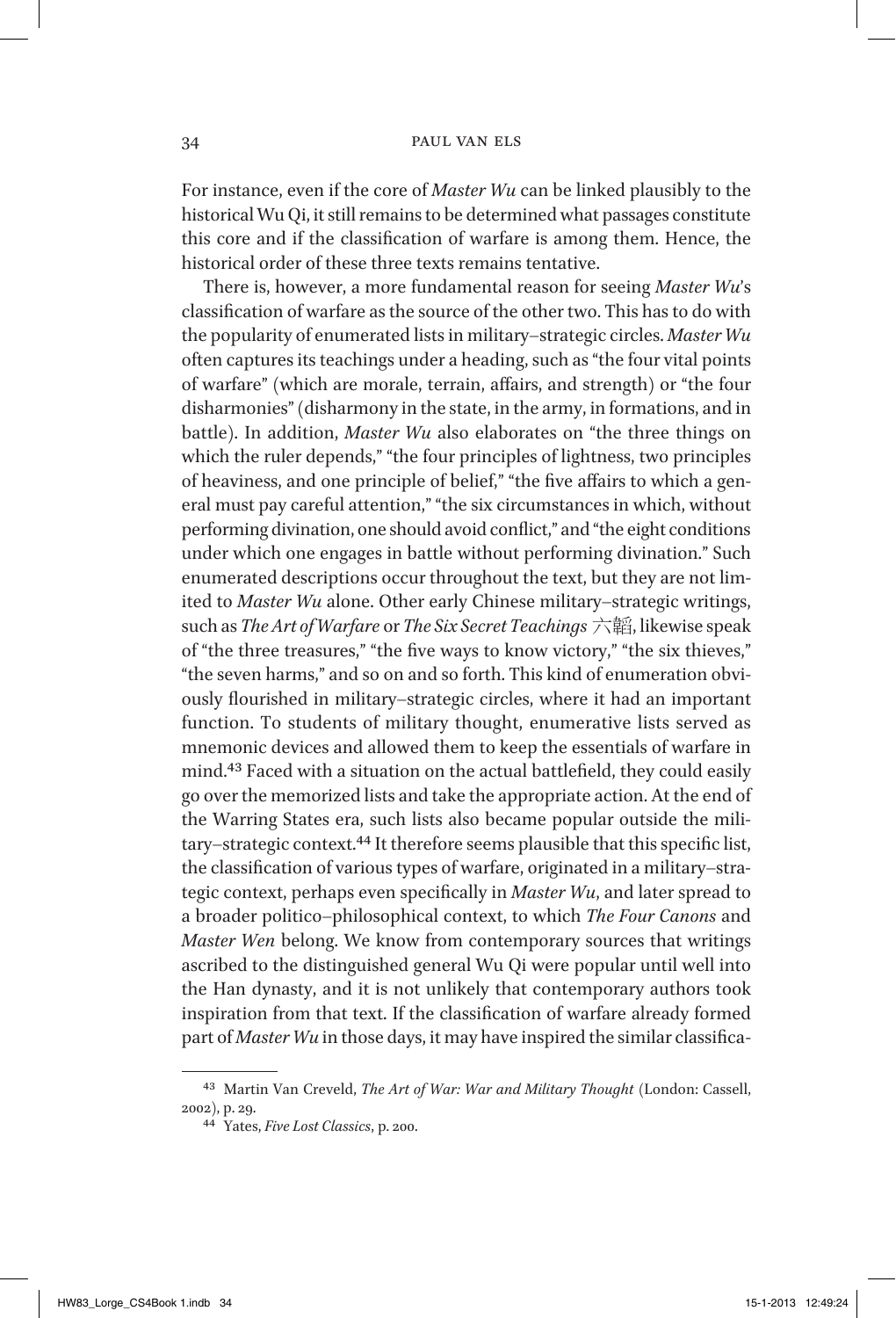tions in the other two texts, a liberal interpretation in *The Four Canons* and a more literal interpretation in *Master Wen*.

If the classification in *Master Wu* indeed dates from the Warring States period and the classification in *Master Wen* from the Han dynasty, the respective time periods from which they date may explain the main difference between these two classifications. Historiographical sources (such as *Records of the Historian*ġ⎚姀ġand *History of the Han*ġ㻊㚠) describe the political, social, and economic situation of the early Han dynasty as fairly stable, which does not match *Master Wu*'s description of a state in chaos with exhausted people. Hence, grounds for waging *Master Wu*'s contrary warfare are lacking. External attacks by the Xiongnu  $\mathfrak{A}\sharp \mathfrak{A}$ , however, constitute an acknowledged and growing problem under the Han dynasty (see also the concluding section in this chapter). These attacks match the description of an invading enemy, for which *Master Wen* permits reactive warfare in defense. If *Master Wen* indeed drew inspiration from *Master Wu*, it may have adapted *Master Wu*'s classification to best fit the socio– political realities of its own time of creation.

## 6. *Function of the Classifications*

In the preceding section, I suggested that the classification of warfare spread from a specialized military–strategic context to a broader politico–philosophical discourse. What would motivate this development? In my analysis, the classification reflects a realistic socio–political worldview and offers a useful tool for contemplating motives for going to war, two aspects that were lacking in the larger politico–philosophical debate on warfare at the time. Discussions of warfare, particularly those reflected in what are generally seen as relatively early politico–philosophical writings (e.g. *The Analects*, *Master Mo*, and *The Old Master*), are problematic for a number of reasons: they are scarce, they are exceedingly negative, and they are imprecise.

First, passages that specifically address the issue of warfare are often scarce. For example, as we have seen in the introduction to this chapter, Confucius claims that he never studied military matters and the topic accordingly receives little attention in *The Analects*. The text even states explicitly that Confucius was cautious about making any statements concerning warfare.45

<sup>45</sup> *The Analects*, 7.13. Yang, *Lunyu yizhu*, p. 69; Lau, *The Analects*, p. 87.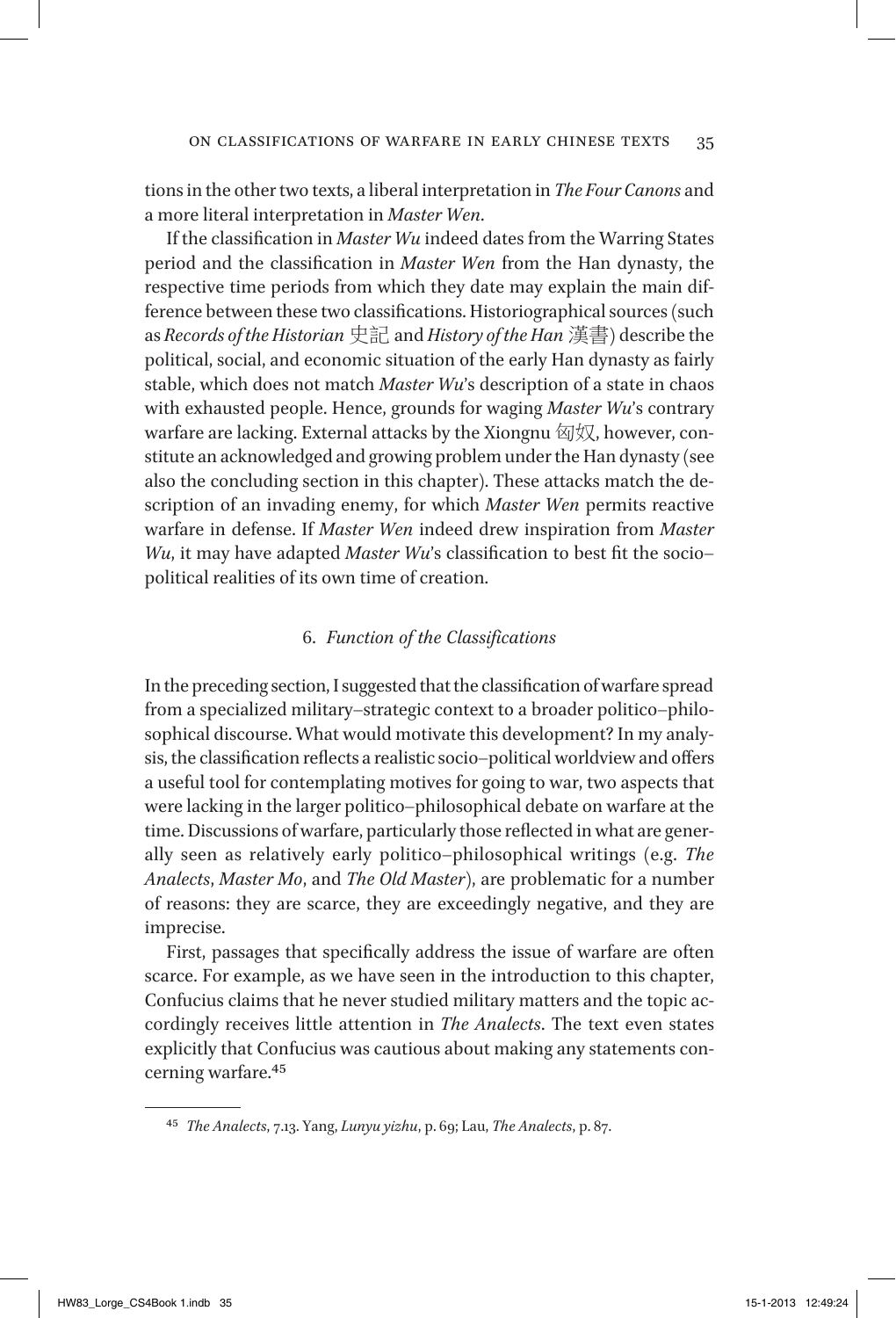Second, views on warfare in these texts are often highly negative. Think of the abrupt departure of Confucius when he was asked about military matters, which may symbolize his aversion to war (see the introduction to this chapter). Think also of Master Mo, who passionately condemned what is often translated as "offensive warfare"  $\dot{\mathcal{A}}$  as the gravest of all crimes, and of the Old Master, who denounced warfare in no uncertain terms.46 The idea shared by these texts is that the ruler's self cultivation, moral or otherwise, renders war unnecessary.

Third, views on warfare are often not as negative as they seem. Confucius, for instance, does conditionally support warfare if the soldiers receive proper training. Master Mo condemns offensive warfare, but does reluctantly and conditionally support "punitive warfare" 誅, military campaigns to punish a ruler who has lost the "Mandate of Heaven"  $\pm$   $\hat{\mathfrak{m}}$ , or the right to govern.47 And most texts would agree that defensive wars are permissible.

To sum up, in many early politico–philosophical texts warfare did not receive much attention, and when it was discussed the tone was mainly negative, while the exact positions of the texts on warfare often remains unclear.

By the end of the Warring States era (roughly the date of *The Four Canons*), it must have been clear that a new dynastic order was going to be founded by the victor on the battlefield, and that any idea of a non-military conquest of the empire would be illusory. And the Han dynasty (when *Master Wen* was likely created) was actually founded after a series of military campaigns. Thinkers in this period could hardly ignore the military issue, or adopt strong anti-war rhetoric. Indeed, in the third and second centuries bce, discussion on warfare changed, as thinkers began to articulate more clearly what Turner aptly calls "an ethic for using force."48 These thinkers did not consider warfare objectionable per se, but called attention to the underlying motives. Various texts from that period express the view that "war should be initiated only if the decision to fight was made dispassionately, without selfish or vindictive motives" and only if it "punished a state that had committed crimes against its own people or threatened to harm the innocent subjects of its enemies."<sup>49</sup> The contemporary term for

<sup>46</sup> *Master Mo*, 17. Sun, *Mozi jiangu*, p. 118–119; Johnston, *The Mozi*, pp. 166–169.

<sup>47</sup> *Master Mo*, 19. Sun, *Mozi jiangu*, p. 129–144; Johnston, *The Mozi*, pp. 182–197.

<sup>48</sup> Karen Turner, "War, Punishment, and the Law of Nature in Early Chinese Concepts of the State," *Harvard Journal of Asiatic Studies* 53, no. 2 (1993): 291.

<sup>49</sup> Turner, "War, Punishment and the Law," pp. 297, 300.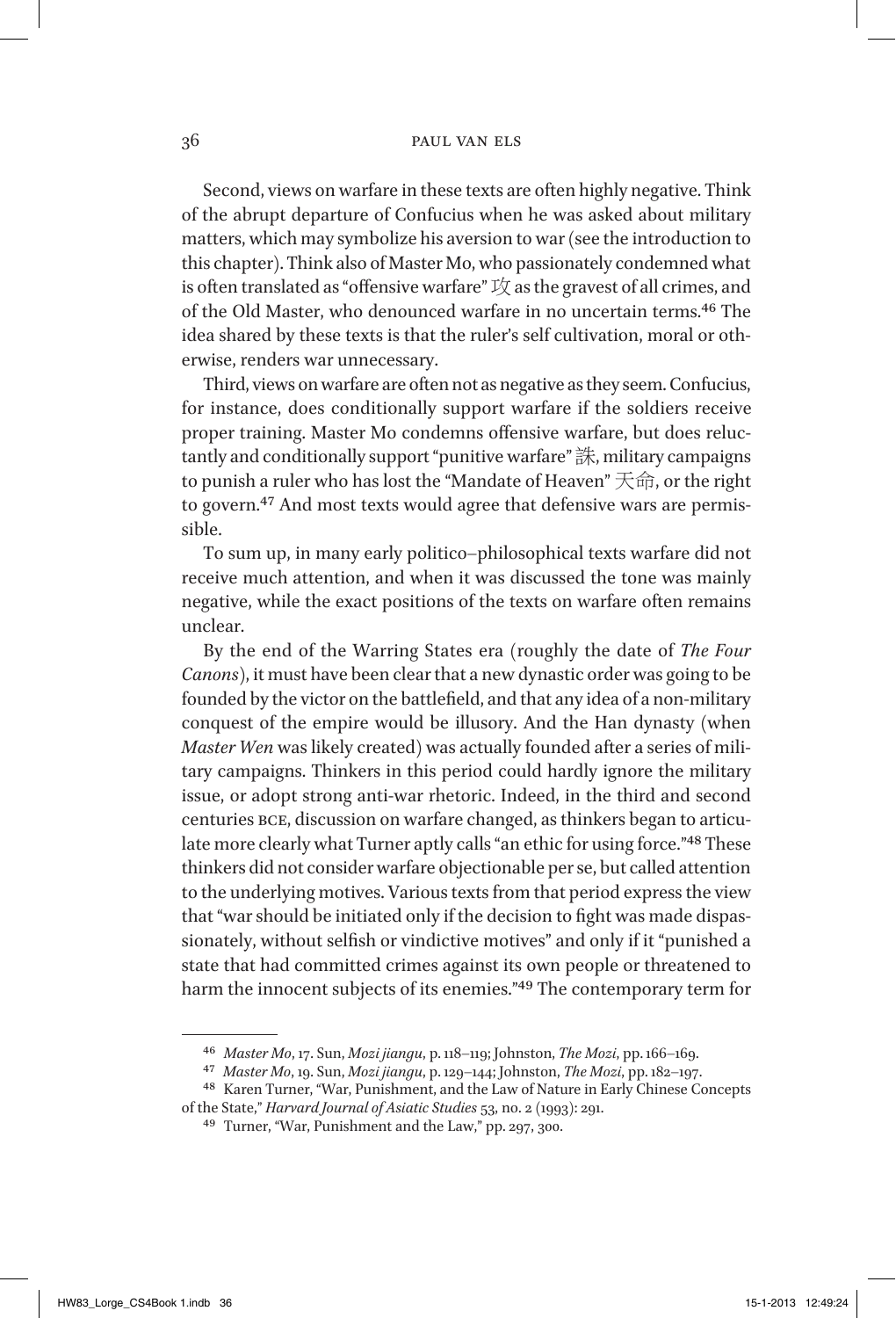wars waged dispassionately for punitive reasons is "righteous warfare" 義  $\lesssim$ , a concept comparable to the "just war" theory in the Western tradition.<sup>50</sup> Texts that discuss righteous warfare at length include *The Annals of Lü Buwei, Master Xun 荀子, and The Master of Huainan* 淮南子. The latter two texts even contain complete chapters that elaborate on the cautious use of force.51 The primary targets of the righteous warfare doctrine, Lewis argues, were "those near pacifists who argued that the compelling moral power of a true king would make war unnecessary, or that only defensive wars were permissible."52 Graff likewise argues that the righteous warfare doctrine "when joined with the right amount of propaganda and misinformation spread about by a less than virtuous ruler, opened a hole in Chinese pacifism through which a four-horse war chariot could easily be driven."53

It seems to me that *The Four Canons* and *Master Wen* feed into this larger debate on warfare by introducing a useful tool which they probably borrowed from a military–strategic context. With this one tool, they attain several goals.

Since their classifications of warfare permit certain kinds of warfare, they avoid some of the anti-war sentiment that is present in other texts. And by acknowledging different motives for initiating an attack, they enable a more nuanced discussion and position themselves more clearly on the wide spectrum between civility and martiality. Moreover, their classifications of warfare are far more succinct than the elaborate discussions on the use of force in, for example, *Master Xun* or *The Master of Huainan*. The classifications can be used as a sort of easy-to-remember checklist, like the many enumerated lists used in military–strategic circles. Similar to a general who, prior to the commencement of hostilities, may explore memorized lists and decide which tactic would be appropriate in that particular case, a ruler on the eve of war may use this list to check what his motives are and, hence, whether or not the war is justified.

<sup>50</sup> Lewis, "Just War"; David A. Graff, "The Chinese Concept of Righteous War," In *The Prism of Just War—Asian and Western Perspectives on the Legitimate Use of Military Force*, edited by Howard M. Hensel (Farnham, Surrey, England; Burlington, VT: Ashgate, 2010).

<sup>51</sup> *Master Xun*, 15. See John Knoblock, trans., *Xunzi: A Translation and Study of the Complete Works, Volume II, Books 7–16* (Stanford, CA: Stanford University Press, 1990), pp. 211–234. *The Master of Huainan* 15. See John S. Major, *et al*., trans, *The Huainanzi* (New York: Columbia University Press, 2010), pp. 573–615; Edmund Ryden, *Philosophy of Peace in Han China: A Study of the* Huainanzi *Ch. 15 On Military Strategy* (Taipei: Taipei Ricci Institute, 1998).

<sup>52</sup> Lewis, "Just War," p. 185.

<sup>53</sup> Graff, "Righteous War," p. 211.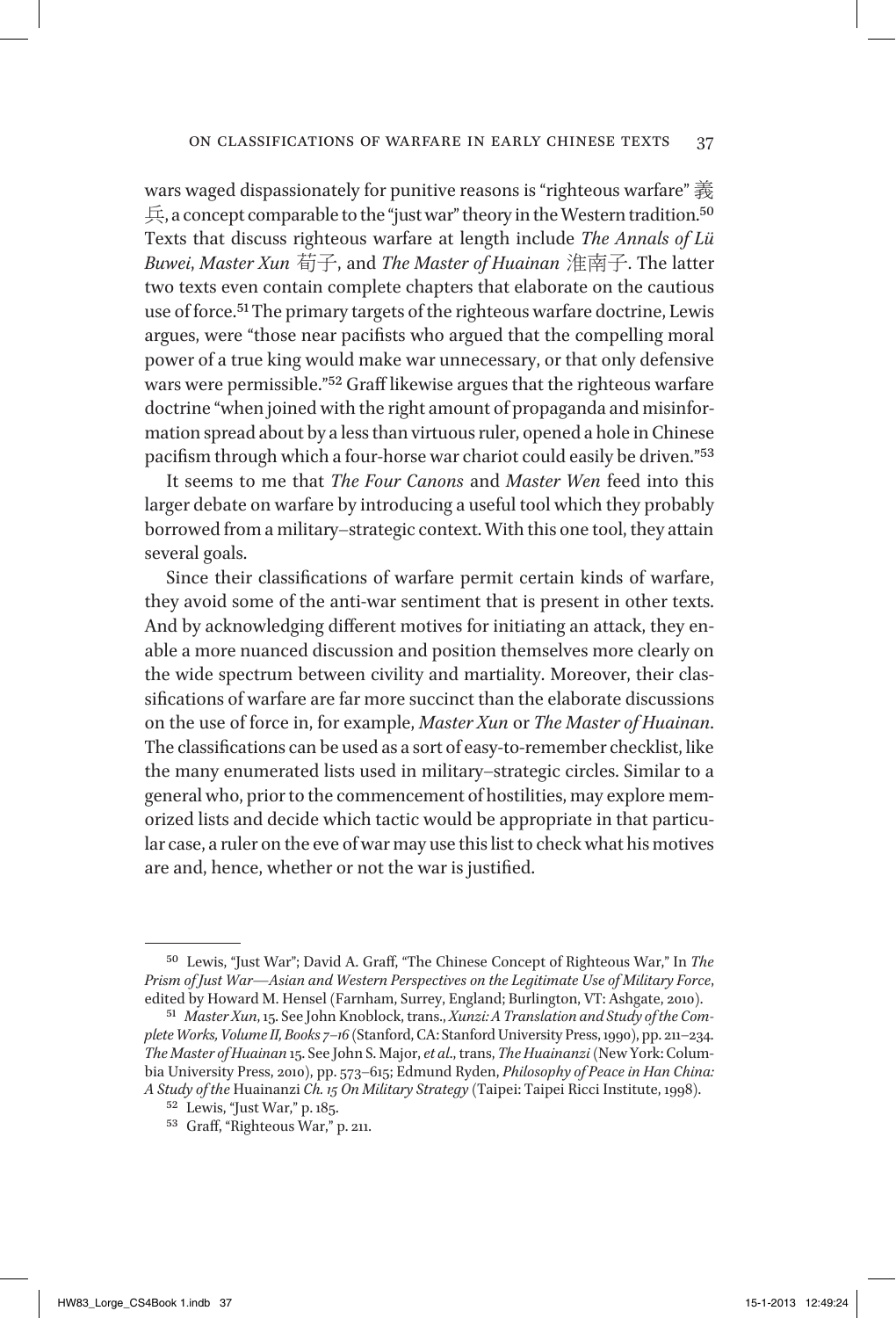Notably, the classifications of warfare are like a stone that kills two birds: dove and hawk. While the classifications acknowledge different motives for war and even approve of some (hence silencing the dove), their descriptions of allowable wars put the bar so high that any ruler with a clear conscience would have to cancel the proposed attack (hence silencing the hawk). Hence, while *The Four Canons* and *Master Wen* may appear less anti-war than earlier politico–philosophical texts, in an interesting rhetorical twist their approach may be all the more effective.

# 7. *Influence of the Classifications*

So far, we have seen how classifications of warfare were included in military–strategic writings and politico–philosophical texts. I showed how the classifications may have served as a tool for analyzing looming conflict. But was this tool ever employed in practice, in actual debate on warfare? If so, to what effect?

Fortunately, an apposite example of the rhetorical use of a classification of warfare survives. Over two thousand years ago, the Xiongnu raided Han colonies near Jushi 車師 (in the present-day Turfan 吐魯番 region). Emperor Xuan of the Han dynasty 漢宣帝 (r. 73–49 BCE), having consulted with his generals, thereupon wished to send an expeditionary force to get even with these "barbarians" and prevent them from stirring up the western regions of the Han empire again. Chancellor Wei Xiang 魏相 (d. 59 bce) then took up his brush to dissuade the Emperor from attacking the Xiongnu. His memorial reads:

I have learned this: To rescue those in chaos and punish an oppressor is called "righteous warfare"; if you wage a righteous war, you shall be king. To have no choice but to rise in arms when the enemy has invaded your territory is called "reactive warfare"; if you wage a reactive war, you shall be victorious. To be unable to hold back your rage when quarreling over a small matter is called "furious warfare"; if you wage a furious war, you shall be defeated. To profit from other people's land and goods is called "greedy warfare"; if you wage a greedy war, you shall be broken. To rely on the sheer size of your realm and pride yourself on the sheer number of your people, while desiring to show off your majesty to your adversaries is called "arrogant warfare"; if you wage an arrogant war, you shall be annihilated. These five are not just decided by man; they are the Way of Heaven.

Recently, the Xiongnu have treated us with the best of intentions. Each one of our people that they captured, they kindly sent back to us, and on no account did they violate our borders. Admittedly, there were frictions at the colonies of Jushi, but this is not worth our attention. Now I have heard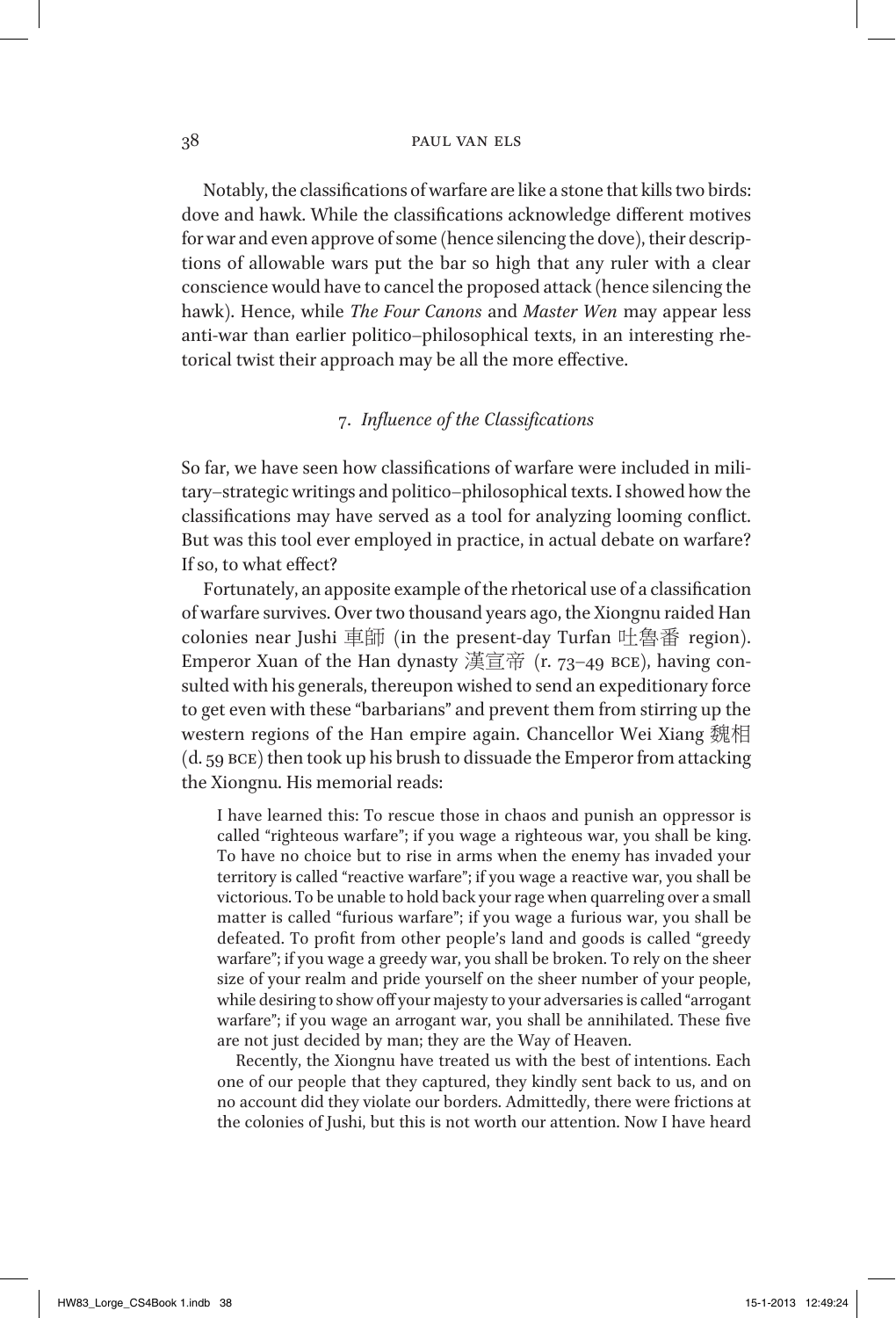that the generals wish to raise troops and enter their territory. I humbly submit that I have no idea what kind of war this is meant to be.

At present, the commanderies at the border are poverty-stricken. Fathers and sons share the fur of dogs and goats, they eat the seeds of wild weeds, and their constant fear for their lives would be aggravated by the threat of a war. "In the wake of corps and brigades, there will be years of dearth."54 This saying implies that the worrying and suffering among the people damages the harmony of yin and yang. Even if the troops you send out were to be victorious, in their wake there will still be sorrow. Extraordinary death and destruction are likely to come from this.

In recent times, most governors and administrators of our territorial administrations have not been chosen for their qualities. The sense of standards in their regions became wafer-thin, and floods and droughts took us by surprise. According to this year's figures, there have been 222 instances of a son killing his father, a younger brother his elder brother, or a wife her husband. In my humble opinion, these are no insignificant events. Now, the advisors to your left and right do not worry about this. Instead, they wish to launch an army to visit their petty grudges on distant barbarians for their minor act of aggression. This is probably what Confucius meant when he said: "I am afraid that the worries of the Ji Clan lie not in Zhuanyu, but within the walls of their own palace."<sup>55</sup>

 I only hope that Your Majesty will consult with the Marquis of Pingchang, the Marquis of Lechang, the Marquis of Ping'en, and other knowledgeable persons, before you authorize this military campaign.

臣聞之,救亂誅暴,謂之義兵,兵義者王;敵加於己,不得已而起 者,謂之應兵,兵應者勝;爭恨小故,不忍憤怒者,謂之忿兵,兵 忿者敗;利人土地貨寶者,謂之貪兵,兵貪者破;恃國家之大,矜 民人之衆,欲見威於敵者,謂之驕兵,兵驕者滅;此五者,非但人 事,乃天道也。間者匈奴嘗有善意,所得漢民輒奉歸之,未有犯於 邊境,雖爭屯田車師,不足致意中。今聞諸將軍欲興兵入其地,臣 愚不知此兵何名者也。今邊郡困乏,父子共犬羊之裘,食草萊之<br>實,常恐不能自存,難於動兵。『軍旅之後,必有凶年』,言民以 實,常恐不能自存,難於動兵。『軍旅之後,必有凶年』,言民以 其愁苦之氣,傷陰陽之和也。出兵雖勝,猶有後憂,恐災害之變因 此以生。今郡國守相多不實選,風俗尤薄,水旱不時。案今年計 子弟殺父兄、妻殺夫者,凡二百二十二人,臣愚以為此非小變也。 今左右不憂此,乃欲發兵報纖介之忿於遠夷,殆孔子所謂『吾恐季 孫之憂不在顓臾而在蕭牆之內』也。願陛下與平昌侯、<u>樂昌侯、平</u> 恩侯及有識者詳議乃可。56

<sup>54</sup> This is a quotation from chapter 30 of *The Old Master*.

<sup>55</sup> This is a quotation from chapter 16.1 of *The Analects*, where Confucius condemns a military offensive by the Ji Clan against Zhuanyu.

<sup>&</sup>lt;sup>56</sup> History of the Han, 74. Ban Gu 班固 (32−92), ed., *Han shu* 漢書 (Beijing 北京: Zhonghua shuju 中華書局, 1962), p. 3136.